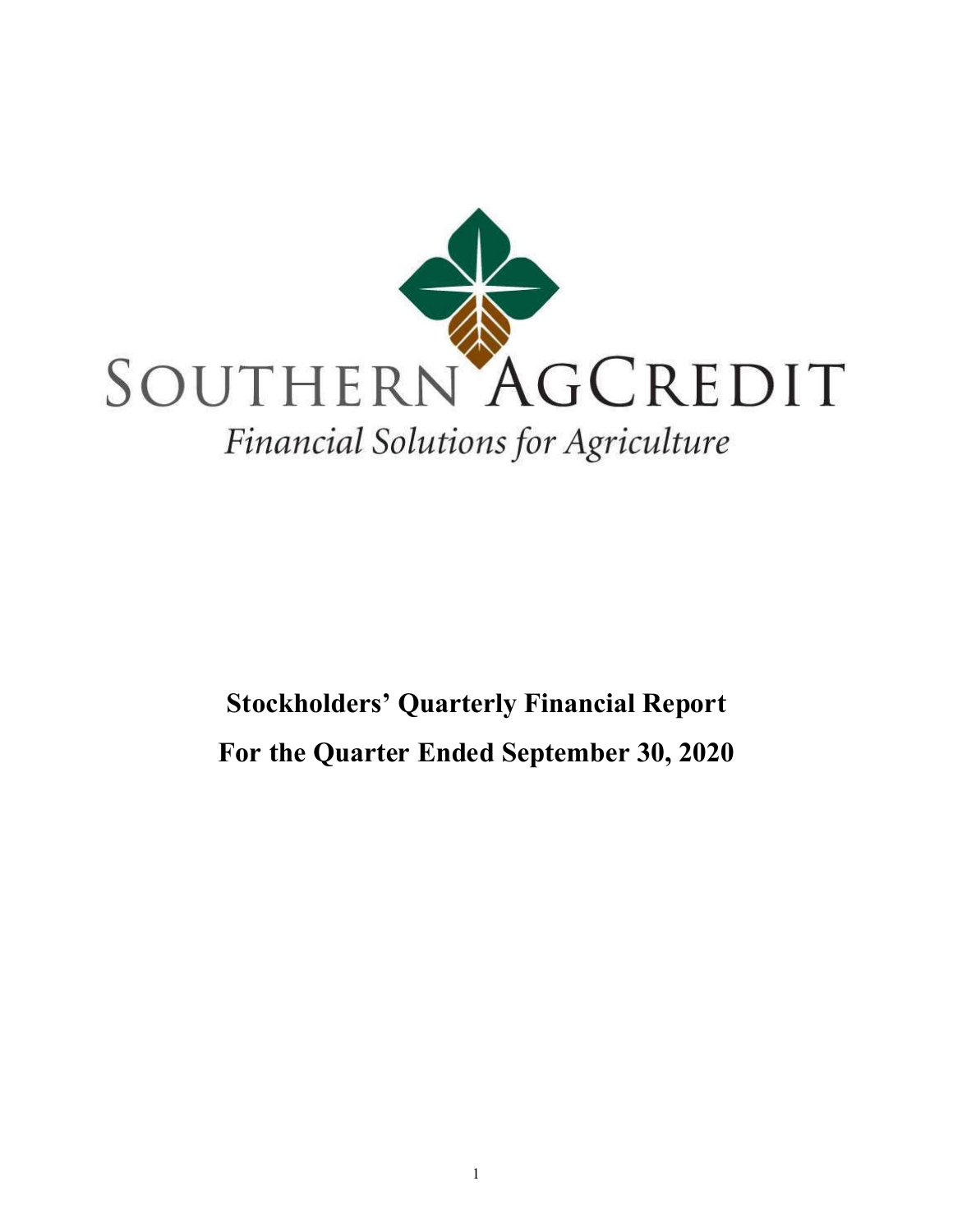#### REPORT OF MANAGEMENT

The consolidated financial statements of Southern AgCredit, ACA (association) are prepared by management, who is responsible for the statements' integrity and objectivity, including amounts that must necessarily be based on judgments and estimates. The consolidated financial statements have been prepared in conformity with accounting principles generally accepted in the United States of America. Other financial information included in the annual report is consistent with that in the consolidated financial statements.

To meet its responsibility for reliable financial information, management depends on the Farm Credit Bank of Texas' and the association's accounting and internal control systems, which have been designed to provide reasonable, but not absolute, assurance that assets are safeguarded and transactions are properly authorized and recorded. The systems have been designed to recognize that the cost of controls must be related to the benefits derived. The board of directors has overall responsibility for the association's systems of internal control and financial reporting. The board consults regularly with management and reviews the results of the audits and examinations.

The undersigned certify that we have reviewed this report, that it has been prepared in accordance with all applicable statutory or regulatory requirements, and that the information contained herein is true, accurate and complete to the best of our knowledge and belief.

Phillip D. Morgan

Phillip D. Morgan Kevin Rhodes Chief Executive Officer<br>
November 09, 2020<br>
November 09, 2020<br>
November 09, 2020 November 09, 2020

Richard Polmer, CPA

 Richard Palmer, CPA Chief Financial Officer November 09, 2020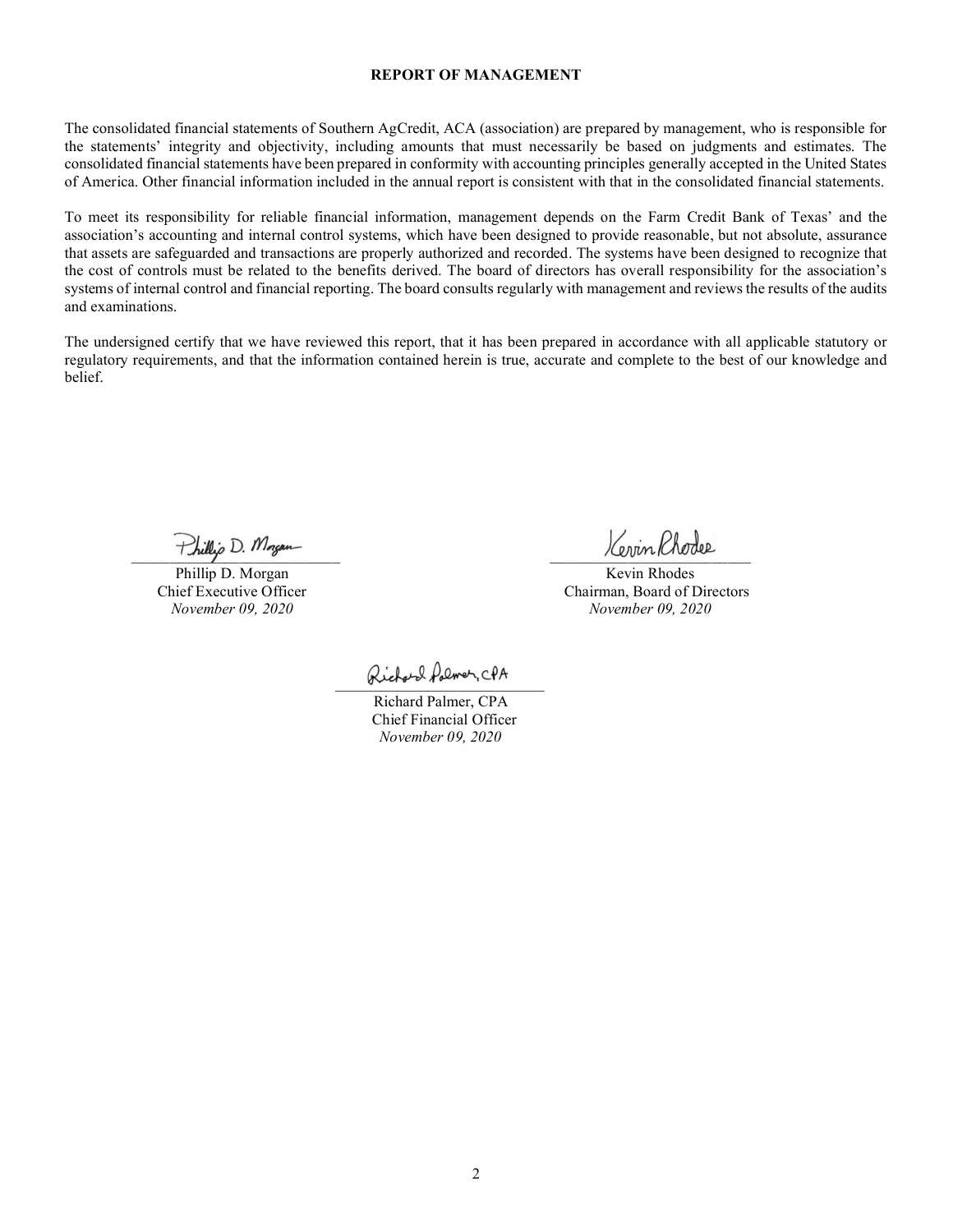# SOUTHERN AGCREDIT, ACA MANAGEMENT'S DISCUSSION AND ANALYSIS

The following commentary reviews the financial performance of the Southern AgCredit, ACA (Agricultural Credit Association), referred to as the association, for the quarter ended September 30, 2020. These comments should be read in conjunction with the accompanying financial statements and the December 31, 2019 Annual Report to Stockholders.

The association is a member of the Farm Credit System (System), a nationwide network of cooperatively owned financial institutions established by and subject to the provisions of the Farm Credit Act of 1971, as amended, and the regulations of the Farm Credit Administration (FCA) promulgated thereunder.

The consolidated financial statements comprise the operations of the ACA and its wholly-owned subsidiaries. The consolidated financial statements were prepared under the oversight of the association's audit committee.

### Significant Events:

In December 2019, the association's board of directors declared a patronage in the amount of \$19,705,067 to stockholders, including \$10,090,899 to be paid in cash, and \$9,614,168 in the form of non-qualified allocated equity on behalf of the individual stockholders and retained by the association. Nonqualified allocated equities are not taxable to the stockholder. The cash patronage was disbursed to the association stockholders in February 2020. The 2019 cash patronage represents a record return of earnings to the stockholders of the association.

The association continues to provide its members with quality financial services. The board of directors and management remain committed to maintaining the financial integrity of the association while offering competitive loan products that meet the financial needs of agricultural producers.

# Current Conditions Related To COVID-19:

The United States has been operating under a presidentially declared emergency since March 13, 2020 due to the Coronavirus Disease 2019 (also referred to as COVID-19). While normal working conditions changed with the implementation of a more remote working environment, Southern AgCredit has continued to fulfill its mission to support agricultural and rural communities by providing access to reliable and consistent credit. As of September 30, 2020, there have been no observable delinquencies or credit metrics impacting the credit quality of our portfolio related to COVID-19. In addition, current high-risk accounting guidelines and troubled debt restructure practices have been relaxed. This allows the opportunity to provide deferral of payment to borrowers affected by COVID-19 to allow for an opportunity for conditions causing the repayment concern to be resolved prior to a recognized deterioration in the quality of the loan. We will continue to monitor our loan portfolio overall and will stay particularly focused on sectors that may be pressured by COVID-19 and its related economic impacts, such as oil and gas, food processing, timber and beef cattle. During our analysis of our allowance for loan losses, we did take into consideration the possible negative effects of COVID-19. As a result, management did increase general reserves based on appropriate stress testing methodologies during the first quarter. No material additional adjustment has been deemed necessary during the subsequent months related to COVID-19. Capital levels remain strong and will support further adversity and continued loan demand.

#### Loan Portfolio:

Total loans outstanding at September 30, 2020, including nonaccrual loans and sales contracts, were \$1,165,208,926 compared to \$1,118,166,820 at December 31, 2019, reflecting an increase of 4.2 percent. Nonaccrual loans as a percentage of total loans outstanding were 0.35 percent and 0.4 percent at September 30, 2020, and December 31, 2019, respectively.

The association recorded no recoveries or charge-offs for the quarter ended September 30, 2020, or for the same period in 2019. The association's allowance for loan losses was 0.09 percent and 0.1 percent of total loans outstanding as of September 30, 2020, and December 31, 2019, respectively.

## Agribusiness Loan Program

The Association utilizes the Mississippi Development Authority's Agribusiness Enterprise Loan Program (ABE) to lower the cost of financing for its borrowers. The ABE loan program is designed to provide a percentage of low-cost state financing that is combined with private financial lending institutions' loan proceeds to encourage loans to the agribusiness industry in the state.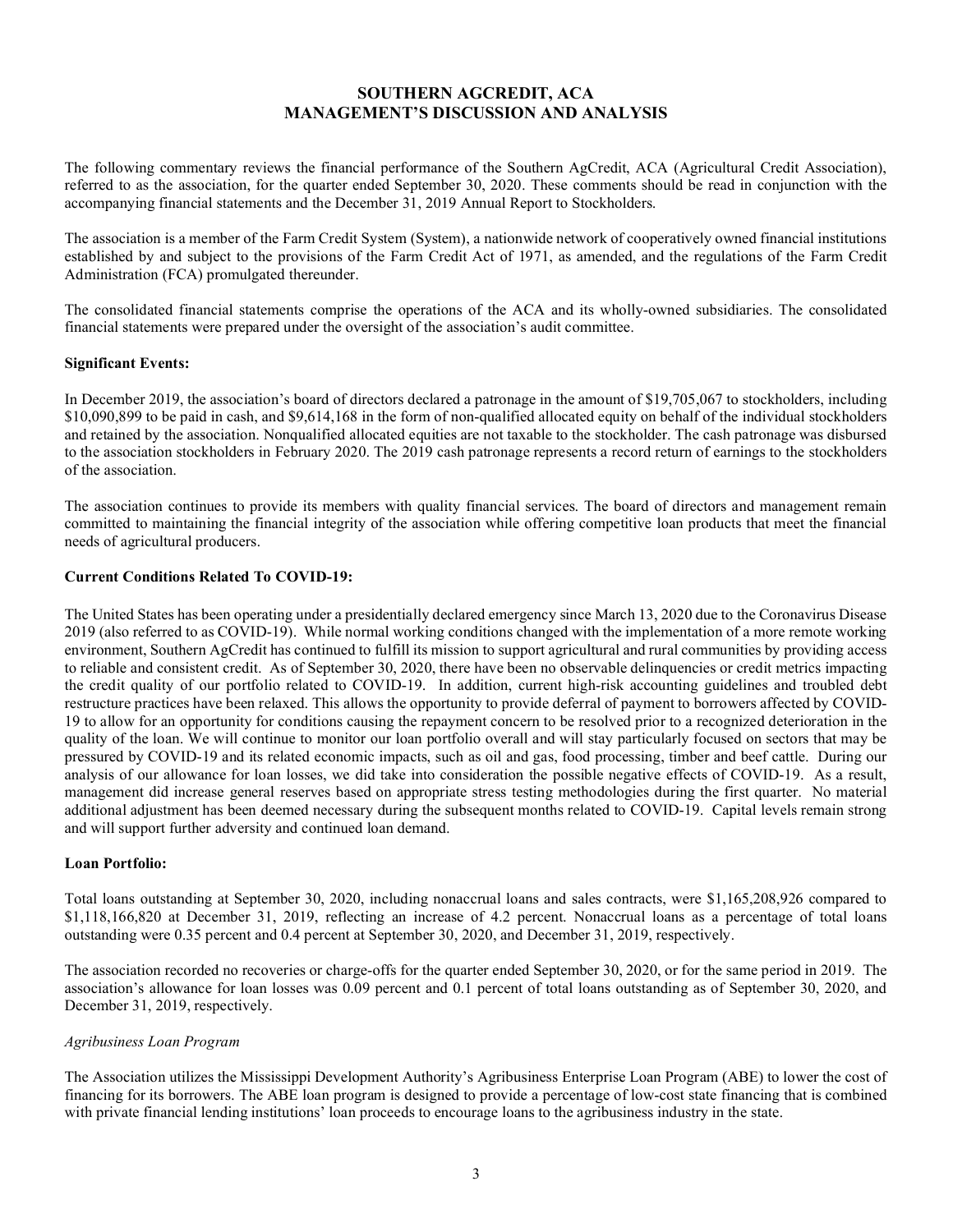The Association guarantees payment of the borrower's ABE loan to the Mississippi Development Authority (MDA) and, therefore, the amount of ABE loans outstanding and due to MDA is included in "Loans" on the consolidated balance sheet with an offsetting liability at "Guaranteed obligations to government entities." ABE loans totaled \$14,247,183 and \$15,899,082 as of September 30, 2020 and December 31, 2019, respectively.

### Risk Exposure:

High-risk assets include nonaccrual loans, loans that are past due 90 days or more and still accruing interest, formally restructured loans and other property owned. The following table illustrates the association's components and trends of high-risk assets.

|                           | September 30, 2020 |               |  | December 31, 2019 |          |  |  |
|---------------------------|--------------------|---------------|--|-------------------|----------|--|--|
|                           | Amount             | $\frac{6}{9}$ |  | Amount            | $\%$     |  |  |
| Nonaccrual                | 4,157,421          | $49.2\%$      |  | 3,971,684         | $45.1\%$ |  |  |
| Formally restructured     | 392,356            | $4.7\%$       |  | 408,402           | $4.6\%$  |  |  |
| Other property owned, net | 3,891,932          | 46.1%         |  | 4.435.392         | 50.3%    |  |  |
| Total                     | 8,441,709          | 100.0%        |  | 8,815,478         | 100.0%   |  |  |

The balance of nonaccrual volume as of September 30, 2020 is primarily secured by real estate with a total specific allowance of \$179,438 related to five loans. The increase in nonaccrual volume since the prior year end is made up of a few small loans.

The balance of other property owned as of September 30, 2020 is primarily related to the foreclosure of a large complex of loans to a group of borrowers originated in 2006 and recognized as nonperforming in the first quarter of 2008. Upon completion of the foreclosure, the association recognized an increase in other property owned related to the value of the acquired collateral from these loans of \$11,145,692, and \$8,563,039, as received in years 2010 and 2011, respectively. Subsequent decreases in the value include property liquidations and market value adjustments.

### Investments:

During 2010, the association exchanged loans totaling \$35,192,440 for Federal Agricultural Mortgage Corporation (Farmer Mac) guaranteed agriculture mortgage-backed securities (AMBS). The loans were previously covered under the Long-Term Standby Commitment to Purchase Agreements with Farmer Mac. No gain or loss was recognized in the financial statements upon completion of the exchange transactions since the loans were at a market rate, guaranteed by Farmer Mac and the servicing fee adequately compensates the association for the cost to service the loans. These AMBS are included in the association's Consolidated Balance Sheet as held-to-maturity investments at an amortized cost balance of \$3,574,023 at September 30, 2020. The association continues to service the loans included in those transactions.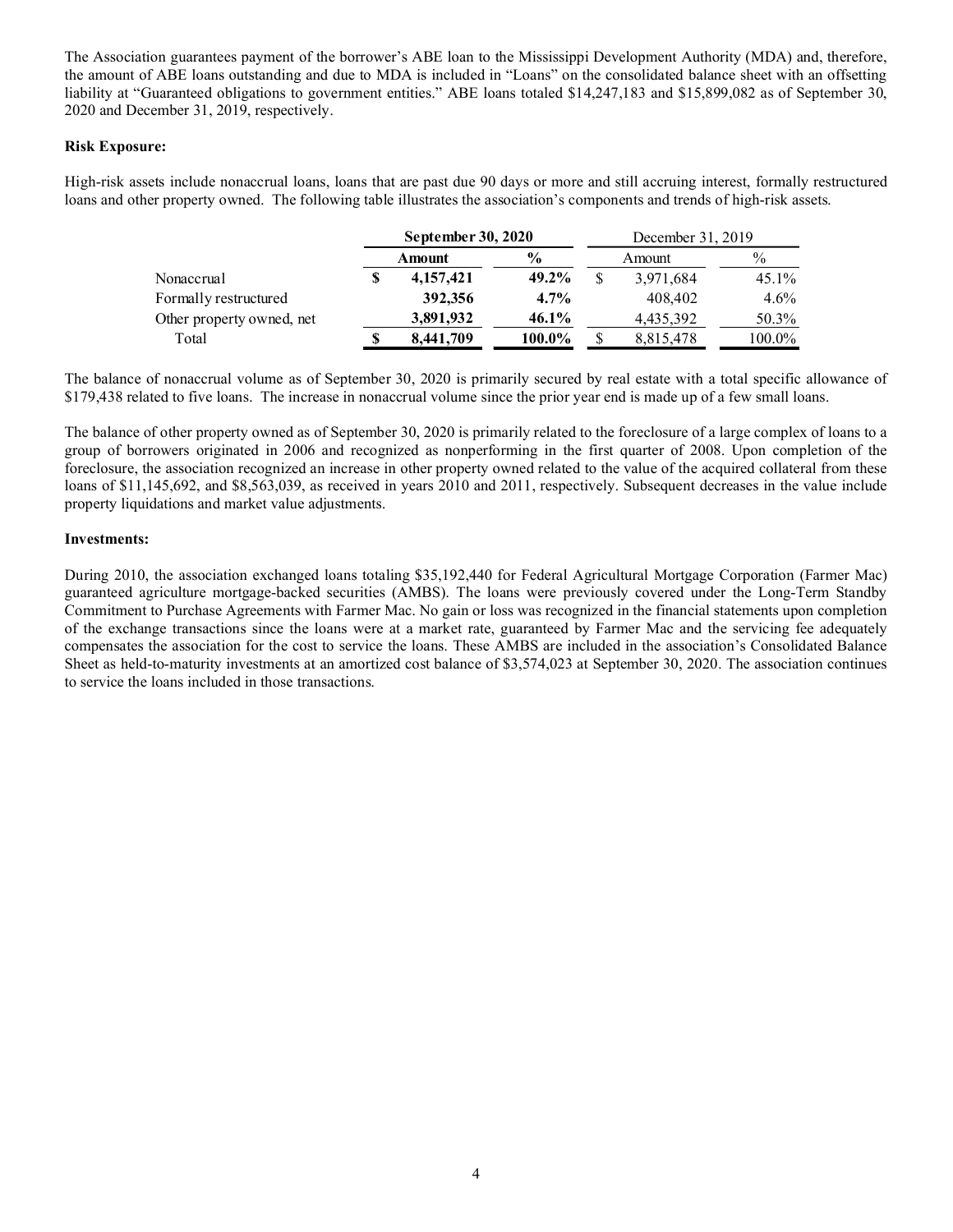#### Results of Operations:

The association had net income of \$5,460,325 and \$16,169,269 for the three and nine months ended September 30, 2020, as compared to net income of \$4,484,750 and \$14,751,551 for the same period in 2019, reflecting an increase of 21.8 percent and 9.6 percent. Net interest income was \$7,072,543 and \$20,891,841 for the three and nine months ended September 30, 2020, compared to \$6,907,407 and \$20,379,365 for the same period in 2019.

|                               | <b>Nine Months Ended</b> |                      |    |                 |                       |               |               |            |  |
|-------------------------------|--------------------------|----------------------|----|-----------------|-----------------------|---------------|---------------|------------|--|
|                               | September 30,<br>2020    |                      |    |                 | September 30,<br>2019 |               |               |            |  |
|                               |                          |                      |    |                 |                       |               |               |            |  |
|                               |                          | Average              |    |                 |                       | Average       |               |            |  |
|                               |                          | <b>Balance</b>       |    | <b>Interest</b> |                       | Balance       |               | Interest   |  |
| Loans                         | S                        | 1,140,792,155        | S. | 39,410,342      | <sup>\$</sup>         | 1,068,429,050 | <sup>\$</sup> | 40,420,550 |  |
| Investments                   |                          | 4,250,108            |    | 143,439         |                       | 5,701,632     |               | 217,298    |  |
| Total interest-earning assets |                          | 1,145,042,263        |    | 39,553,781      |                       | 1,074,130,682 |               | 40,637,848 |  |
| Interest-bearing liabilities  |                          | 983,219,819          |    | 18,661,940      |                       | 921, 923, 708 |               | 20,258,483 |  |
| Impact of capital             | \$                       | 161,822,444          |    |                 | \$                    | 152,206,974   |               |            |  |
| Net interest income           |                          |                      | S  | 20,891,841      |                       |               | S             | 20,379,365 |  |
|                               |                          |                      |    |                 |                       |               |               |            |  |
|                               |                          | 2020                 |    |                 |                       | 2019          |               |            |  |
|                               |                          | <b>Average Yield</b> |    |                 |                       | Average Yield |               |            |  |
| Yield on loans                |                          | 4.61%                |    |                 | 5.06%                 |               |               |            |  |
| Yield on investments          |                          | 4.51%                |    |                 | 5.10%                 |               |               |            |  |
| Total yield on interest-      |                          |                      |    |                 |                       |               |               |            |  |
| earning assets                |                          | 4.61%                |    |                 |                       | 5.06%         |               |            |  |
| Cost of interest-bearing      |                          |                      |    |                 |                       |               |               |            |  |
| liabilities                   |                          | 2.54%                |    |                 |                       | 2.94%         |               |            |  |
| Interest rate spread          |                          | 2.07%                |    |                 |                       | 2.12%         |               |            |  |
| Net interest income as a      |                          |                      |    |                 |                       |               |               |            |  |
| percentage of average         |                          |                      |    |                 |                       |               |               |            |  |
| earning assets                |                          | 2.44%                |    |                 |                       | 2.54%         |               |            |  |

|                               | Nine months ended:<br>September 30, 2020 vs. September 30, 2019 |                |             |  |  |  |
|-------------------------------|-----------------------------------------------------------------|----------------|-------------|--|--|--|
|                               | Increase (decrease) due to                                      |                |             |  |  |  |
|                               | Volume                                                          | Rate           | Total       |  |  |  |
| Interest income - loans       | 2,740,148                                                       | \$ (3,750,356) | (1,010,208) |  |  |  |
| Interest income - investments | (55,371)                                                        | (18, 488)      | (73, 859)   |  |  |  |
| Total interest income         | 2,684,778                                                       | (3,768,845)    | (1,084,067) |  |  |  |
| Interest expense              | 1,348,154                                                       | (2,944,697)    | (1,596,543) |  |  |  |
| Net interest income           | 1,336,624                                                       | (824, 148)     | 512,476     |  |  |  |

Interest income for the three and nine months ended September 30, 2020, decreased by \$1,261,507 and \$1,084,067, or 9.0 percent and 2.7 percent respectively, from the same period of 2019, primarily due to declines in yields on earning assets and an increase in average loan volume. Interest expense for the three and nine months ended September 30, 2020 decreased by \$1,426,643 and \$1,596,543 or 20.1 percent and 7.9 percent, from the same period of 2019 due to a decrease in interest rates offset by an increase in average debt volume. Average loan volume for the third quarter of 2020 was \$1,140,792,155, compared to \$1,068,429,550 in the third quarter of 2019. The average net interest rate spread on the loan portfolio for the third quarter of 2020 was 2.07 percent compared to 2.12 percent in the third quarter of 2019.

The association's return on average assets for the nine months ended September 30, 2020, was 1.82 percent compared to 1.76 percent for the same period in 2019. The association's return on average equity for the nine months ended September 30, 2020, was 11.97 percent, compared to 11.60 percent for the same period in 2019.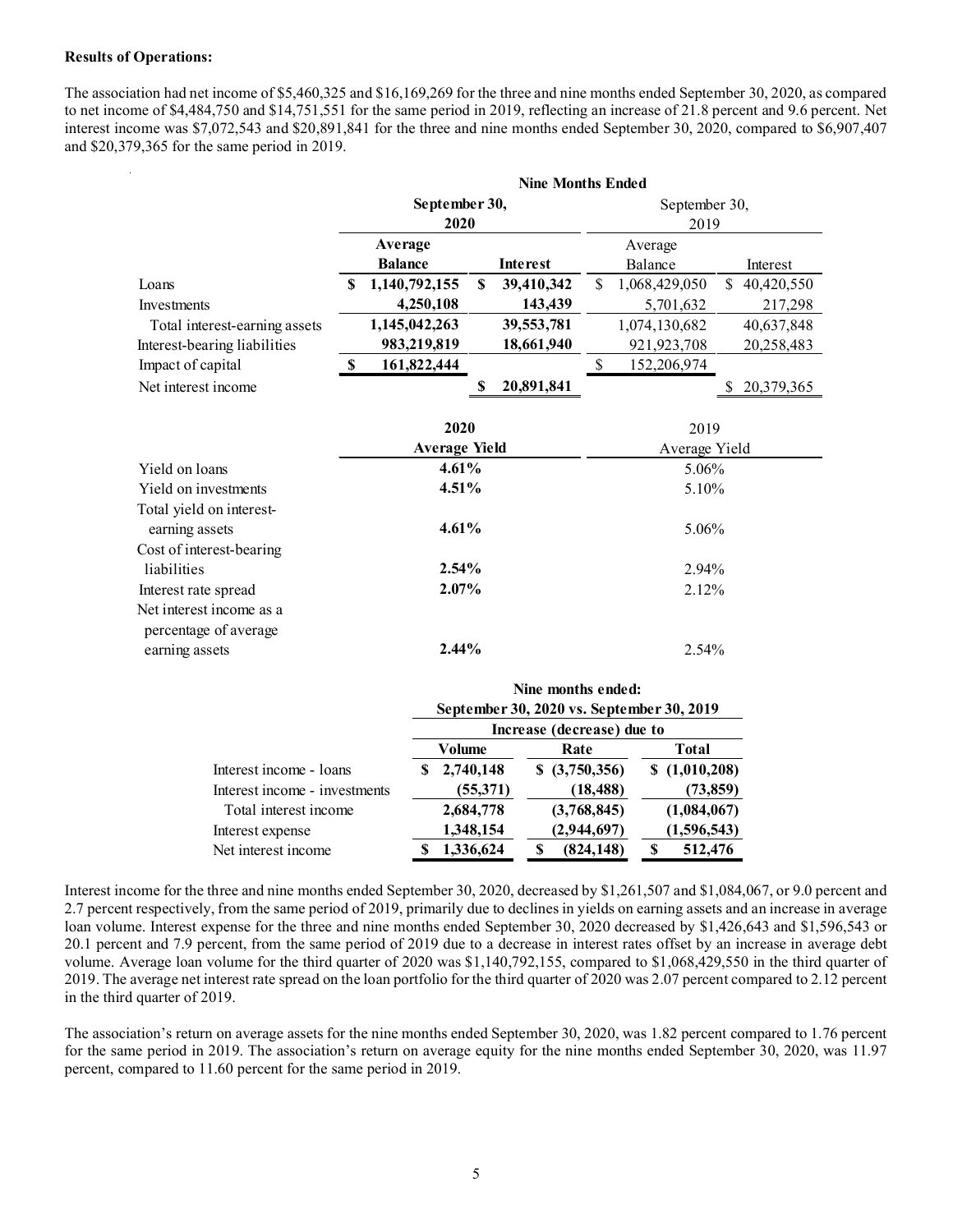## Liquidity and Funding Sources:

The association secures the majority of its lendable funds from the Farm Credit Bank of Texas (the bank), which obtains its funds through the issuance of System-wide debt obligations and with lendable equity. The following schedule summarizes the association's borrowings.

|                                  | September 30, |               | December 31, |               |  |
|----------------------------------|---------------|---------------|--------------|---------------|--|
|                                  |               | 2020          |              | 2019          |  |
| Note payable to the bank         | S             | 1,003,082,454 |              | 958, 141, 466 |  |
| Accrued interest on note payable |               | 1,755,125     |              | 2,336,230     |  |
| Total                            | S             | 1,004,837,579 |              | 960,477,696   |  |

The association operates under a general financing agreement (GFA) with the bank. The current GFA is effective through September 30, 2020. The primary source of liquidity and funding for the association is a direct loan from the bank. The outstanding balance of \$1,004,837,579 as of September 30, 2020, is recorded as a liability on the association's balance sheet. The note carried a weighted average interest rate of 2.06 percent at September 30, 2020. The indebtedness is collateralized by a pledge of substantially all of the association's assets to the bank and is governed by the general financing agreement. The increase in note payable to the bank and related accrued interest payable since December 31, 2019, is due to the association's increase in in loan volume and increase in the direct loan rate. The association's own funds, which represent the amount of the association's loan portfolio funded by the association's equity, were \$146,703,996 at September 30, 2020. The maximum amount the association may borrow from the bank as of September 30, 2020, was \$1,159,040,093 as defined by the general financing agreement. As noted in Note 9 – Subsequent Events, the association executed a new GFA that became effective October 1, 2020. The existing indebtedness at September 30, 2020 continues in effect under the new GFA until the expiration date of the general financing agreement, which is September 30, 2023, unless sooner terminated by the bank upon the occurrence of an event of default, or by the association, in the event of a breach of this agreement by the bank, upon giving the bank 30 calendar days' prior written notice, or in all other circumstances, upon giving the bank 120 days' prior written notice.

## Capital Resources:

The association's capital position increased by \$16,320,934 at September 30, 2020, compared to December 31, 2019. The association's debt as a percentage of members' equity was 5.44:1 as of September 30, 2020, compared to 5.78:1 as of December 31, 2019.

Farm Credit Administration regulations require us to maintain minimums for various regulatory capital ratios. New regulations became effective January 1, 2017, which replaced the previously required core surplus and total surplus ratios with common equity tier 1, tier 1 capital, and total capital risk-based capital ratios. The new regulations also added tier 1 leverage and unallocated retained earnings and equivalents (UREE) ratios. The permanent capital ratio continues to remain in effect, with some modifications to align with the new regulations. As of September 30, 2020, the association exceeded all regulatory capital requirements.

## Significant Recent Accounting Pronouncements:

Refer to Note 1 – "Organization and Significant Accounting Policies" in this quarterly report for disclosures of recent accounting pronouncements which may impact the associations consolidated financial position and results of operations and for critical accounting policies.

## Relationship With the Farm Credit Bank of Texas:

The association's financial condition may be impacted by factors that affect the bank. The financial condition and results of operations of the bank may materially affect the stockholder's investment in the association. The Management's Discussion and Analysis and Notes to Financial Statements contained in the 2019 Annual Report of Association more fully describe the association's relationship with the bank.

The annual and quarterly stockholder reports of the bank are available free of charge, upon request. These reports can be obtained by writing to Farm Credit Bank of Texas, Corporate Communications, P.O. Box 202590, Austin, Texas 78720, or by calling (512) 483- 9204. The annual and quarterly stockholder reports for the bank are also available on its website at www.farmcreditbank.com.

The association's quarterly stockholder reports are also available free of charge, upon request. These reports can be obtained by writing to Southern AgCredit, ACA, 402 West Parkway Place, Ridgeland, MS 39157 or calling 601-499-2820. The annual and quarterly stockholder reports for the association are also available on its website at *www.southernagcredit.com*. Copies of the association's quarterly stockholder reports can also be requested by e-mailing *dlsouthernagcreditadmin@farmcreditbank.com.*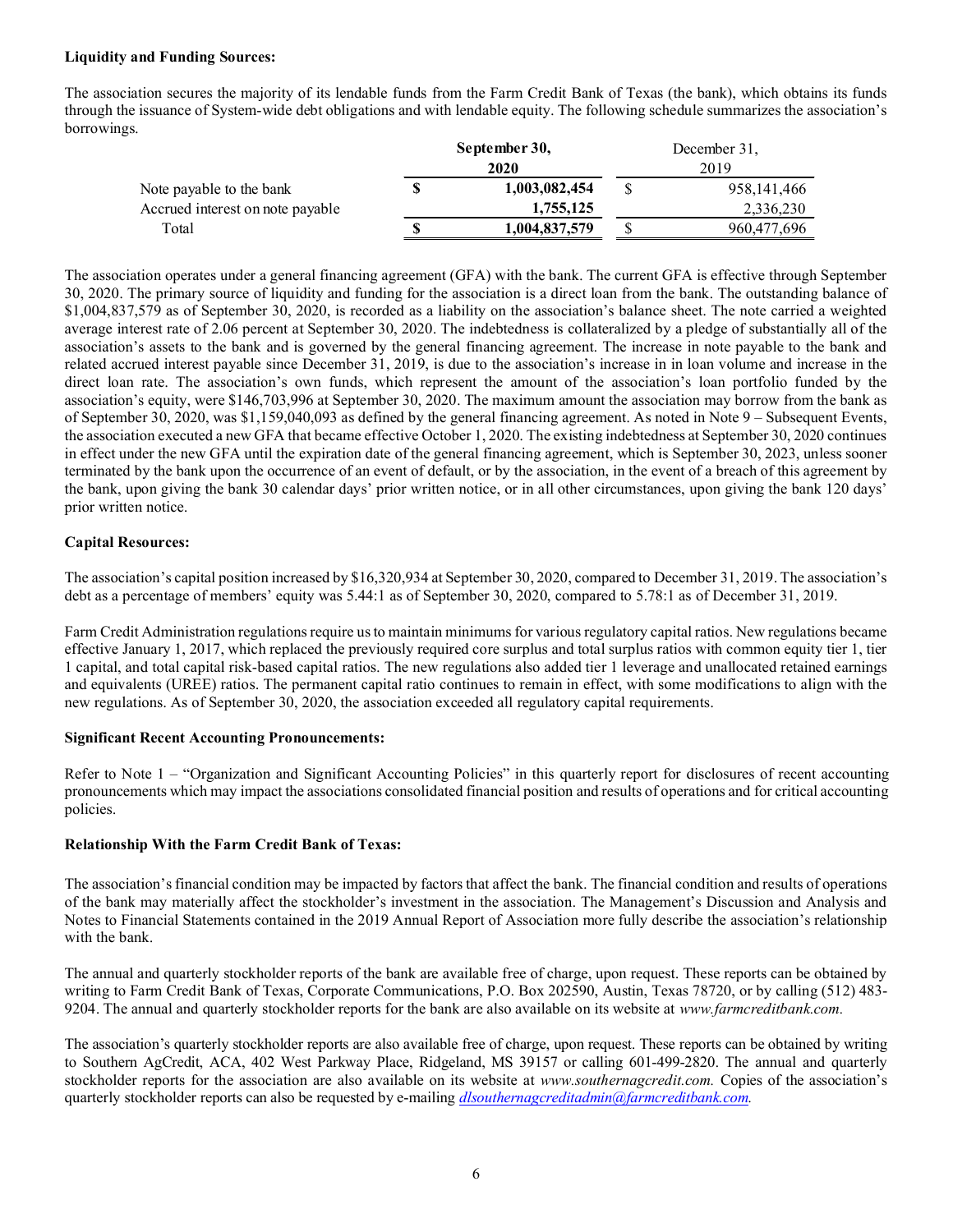# SOUTHERN AGCREDIT, ACA

# CONSOLIDATED BALANCE SHEET

|                                               |             | September 30,<br>2020<br>(unaudited) |               | December 31,<br>2019 |
|-----------------------------------------------|-------------|--------------------------------------|---------------|----------------------|
| <b>ASSETS</b><br>Cash                         | \$          | 5,682                                | \$            | 25,095               |
| Investments                                   |             | 3,574,023                            |               | 5,495,707            |
| Loans                                         |             | 1,165,208,926                        |               | 1,118,166,820        |
| Less: allowance for loan losses               |             | 1,443,793                            |               | 1,204,690            |
| Net loans                                     |             | 1,163,765,133                        |               | 1,116,962,130        |
| Accrued interest receivable                   |             |                                      |               |                      |
| Loans                                         |             | 10,620,084                           |               | 9,870,265            |
| Investments                                   |             | 35,109                               |               | 127,313              |
| Investment in and receivable from the Farm    |             |                                      |               |                      |
| Credit Bank of Texas:                         |             |                                      |               |                      |
| Capital stock                                 |             | 18,533,000                           |               | 18,533,000           |
| Other                                         |             | 4,212,482                            |               | 1,974,729            |
| Other property owned, net                     |             | 3,891,932                            |               | 4,435,392            |
| Premises and equipment, net                   |             | 9,111,827                            |               | 9,233,855            |
| Other assets                                  |             | 1,048,230                            |               | 1,145,872            |
| Total assets                                  | $\mathbb S$ | 1,214,797,501                        | \$            | 1,167,803,358        |
|                                               |             |                                      |               |                      |
| <b>LIABILITIES</b>                            |             |                                      |               |                      |
| Note payable to the Farm Credit Bank of Texas | \$          | 1,003,082,454                        | \$            | 958,141,466          |
| Guaranteed obligations to government entities |             | 14,247,183                           |               | 15,899,082           |
| Advance conditional payments                  |             | 118,137                              |               | 148,249              |
| Accrued interest payable                      |             | 1,755,125                            |               | 2,336,230            |
| Drafts outstanding                            |             | 203,562                              |               | 598,395              |
| Patronage distributions payable               |             |                                      |               | 10,090,899           |
| Other liabilities                             |             | 6,843,980                            |               | 8,362,911            |
| Total liabilities                             |             | 1,026,250,441                        |               | 995,577,232          |
| <b>MEMBERS' EQUITY</b>                        |             |                                      |               |                      |
| Capital stock and participation certificates  |             | 4,734,450                            |               | 4,575,675            |
| Additional paid-in capital                    |             | 10,238,891                           |               | 10,238,891           |
| Unallocated retained earnings                 |             | 173,894,599                          |               | 157,725,330          |
| Accumulated other comprehensive income (loss) |             | (320, 880)                           |               | (313,770)            |
| Total members' equity                         |             | 188,547,060                          |               | 172,226,126          |
| Total liabilities and members' equity         | \$          | 1,214,797,501                        | $\mathcal{S}$ | 1,167,803,358        |

The accompanying notes are an integral part of these combined financial statements.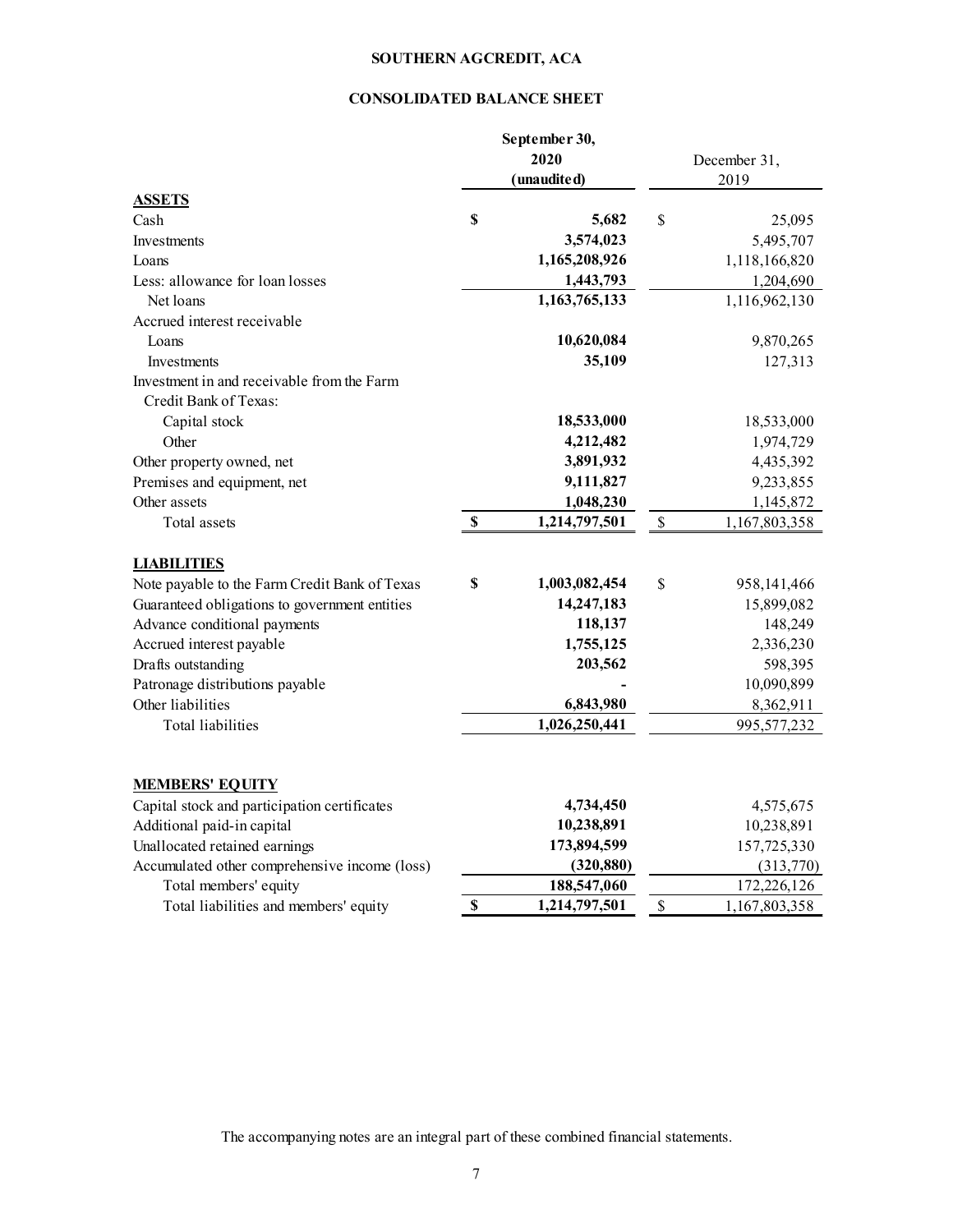# SOUTHERN AGCREDIT, ACA

# CONSOLIDATED STATEMENTS OF COMPREHENSIVE INCOME

# (unaudited)

|                                                                                | <b>Quarter Ended</b><br>September 30, |                |    | <b>Nine Months Ended</b><br>September 30, |    |                |    |                   |
|--------------------------------------------------------------------------------|---------------------------------------|----------------|----|-------------------------------------------|----|----------------|----|-------------------|
|                                                                                |                                       |                |    |                                           |    |                |    |                   |
|                                                                                |                                       | 2020           |    | 2019                                      |    | 2020           |    | 2019              |
| <b>INTEREST INCOME</b><br>Loans                                                | \$                                    | 12,699,303     | \$ | 13,928,620                                | \$ | 39,410,342     | \$ | 40,420,550        |
| Investments                                                                    |                                       | 39,637         |    | 71,827                                    |    | 143,439        |    | 217,298           |
| Total interest income                                                          |                                       | 12,738,940     |    | 14,000,447                                |    | 39,553,781     |    | 40,637,848        |
|                                                                                |                                       |                |    |                                           |    |                |    |                   |
| <b>INTEREST EXPENSE</b>                                                        |                                       |                |    |                                           |    |                |    |                   |
| Note payable to the Farm Credit Bank of Texas                                  |                                       | 5,666,396      |    | 7,092,926                                 |    | 18,661,848     |    | 20,258,367        |
| Advance conditional payments                                                   |                                       | 1              |    | 114                                       |    | 92             |    | 116               |
| Total interest expense                                                         |                                       | 5,666,397      |    | 7,093,040                                 |    | 18,661,940     |    | 20,258,483        |
| Net interest income                                                            |                                       | 7,072,543      |    | 6,907,407                                 |    | 20,891,841     |    | 20,379,365        |
| <b>PROVISION FOR LOAN LOSSES</b>                                               |                                       | (76, 824)      |    | 45,508                                    |    | 237,080        |    | 145,994           |
| Net interest income after                                                      |                                       |                |    |                                           |    |                |    |                   |
| provision for loan losses                                                      |                                       | 7,149,367      |    | 6,861,899                                 |    | 20,654,761     |    | 20,233,371        |
| <b>NONINTEREST INCOME</b>                                                      |                                       |                |    |                                           |    |                |    |                   |
| Income from the Farm Credit Bank of Texas:                                     |                                       |                |    |                                           |    |                |    |                   |
| Patronage income                                                               |                                       | 1,231,967      |    | 1,031,016                                 |    | 3,737,903      |    | 3,082,052         |
| Loan fees                                                                      |                                       | 151,906<br>233 |    | 100,080                                   |    | 429,209<br>512 |    | 286,645           |
| Financially related services income                                            |                                       |                |    | 2,072                                     |    |                |    | 2,401             |
| Gain (loss) on other property owned, net                                       |                                       | (37, 470)      |    | (644, 400)                                |    | (56, 541)      |    | (687, 724)        |
| Gain (loss) on sale of premises and equipment, net<br>Other noninterest income |                                       | 837            |    | 715                                       |    | 297,454        |    | 88,323<br>256,254 |
| Total noninterest income                                                       |                                       | 1,347,473      |    | 489,483                                   |    | 4,408,537      |    | 3,027,951         |
|                                                                                |                                       |                |    |                                           |    |                |    |                   |
| <b>NONINTEREST EXPENSES</b>                                                    |                                       |                |    |                                           |    |                |    |                   |
| Salaries and employee benefits                                                 |                                       | 1,507,540      |    | 1,484,038                                 |    | 4,508,552      |    | 4,255,732         |
| Occupancy and equipment                                                        |                                       | 357,117        |    | 241,843                                   |    | 922,780        |    | 706,314           |
| Insurance Fund premiums                                                        |                                       | 239,769        |    | 183,168                                   |    | 575,058        |    | 530,058           |
| Other components of net periodic postretirement<br>benefit cost                |                                       | 41,364         |    | 47,784                                    |    | 124,092        |    | 143,352           |
| Other noninterest expense                                                      |                                       | 890,725        |    | 909,799                                   |    | 2,763,547      |    | 2,874,315         |
| Total noninterest expenses                                                     |                                       | 3,036,515      |    | 2,866,632                                 |    | 8,894,029      |    | 8,509,771         |
| Income before income taxes                                                     |                                       | 5,460,325      |    | 4,484,750                                 |    | 16,169,269     |    | 14,751,551        |
| <b>NET INCOME</b>                                                              |                                       | 5,460,325      |    | 4,484,750                                 |    | 16,169,269     |    | 14,751,551        |
| Other comprehensive income:                                                    |                                       |                |    |                                           |    |                |    |                   |
| Change in postretirement benefit plans                                         |                                       | (2,370)        |    | (3,375)                                   |    | (7, 110)       |    | (10, 125)         |
| Other comprehensive income, net of tax                                         |                                       | (2,370)        |    | (3,375)                                   |    | (7, 110)       |    | (10, 125)         |
| <b>COMPREHENSIVE INCOME</b>                                                    | $\mathbb S$                           | 5,457,955      | \$ | 4,481,375                                 | \$ | 16,162,159     | \$ | 14,741,426        |

The accompanying notes are an integral part of these combined financial statements.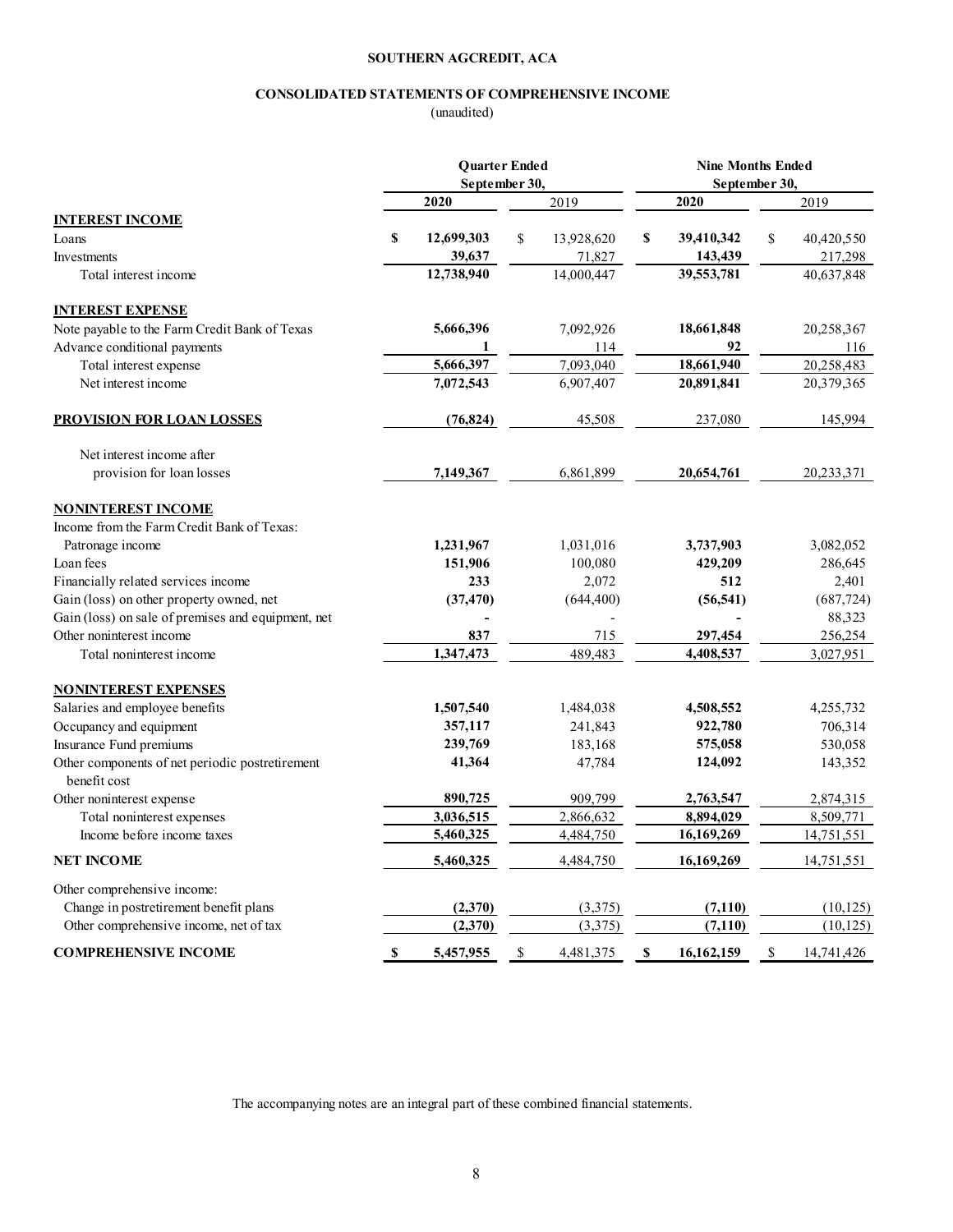#### SOUTHERN AGCREDIT, ACA

## CONSOLIDATED STATEMENT OF CHANGES IN MEMBERS' EQUITY

(unaudited)

| Accumulated<br>Other<br>Capital Stock/<br>Participation<br><b>Additional</b><br><b>Comprehensive</b><br><b>Retained Earnings</b><br><b>Certificates</b><br>Paid-in-Capital<br>Unallocated<br>Income (Loss)<br>\$<br>10,238,891<br>S.<br>S<br>4,377,950<br>\$<br>S.<br>147,710,148<br>(108, 017)<br>Balance at December 31, 2018<br>14,751,551<br>(10, 125)<br>Comprehensive income<br>Capital stock/participation certificates |                                    |
|--------------------------------------------------------------------------------------------------------------------------------------------------------------------------------------------------------------------------------------------------------------------------------------------------------------------------------------------------------------------------------------------------------------------------------|------------------------------------|
|                                                                                                                                                                                                                                                                                                                                                                                                                                | Total<br>Members'<br><b>Equity</b> |
|                                                                                                                                                                                                                                                                                                                                                                                                                                | 162,218,972<br>14,741,426          |
| 586,730<br>and allocated retained earnings issued                                                                                                                                                                                                                                                                                                                                                                              | 586,730                            |
| Capital stock/participation certificates<br>and allocated retained earnings retired<br>(442,980)                                                                                                                                                                                                                                                                                                                               | (442,980)                          |
| \$<br>4,521,700<br>10,238,891<br>162,461,699<br>(118, 142)<br>Balance at September 30, 2019<br>S<br>S<br>\$                                                                                                                                                                                                                                                                                                                    | 177, 104, 148                      |
| \$<br>4,575,675<br>\$<br>10,238,891<br>157,725,330<br>S.<br>(313,770)<br>S<br>Balance at December 31, 2019<br>S.<br>Comprehensive income<br>16,169,269<br>(7,110)<br>Capital stock/participation certificates                                                                                                                                                                                                                  | 172,226,126<br>16,162,159          |
| and allocated retained earnings issued<br>769,070                                                                                                                                                                                                                                                                                                                                                                              | 769,070                            |
| Capital stock/participation certificates<br>and allocated retained earnings retired<br>(610, 295)                                                                                                                                                                                                                                                                                                                              | (610, 295)                         |
| \$<br>10,238,891<br>173,894,599<br>(320, 880)<br>\$.<br>Balance at September 30, 2020<br>4,734,450<br>S                                                                                                                                                                                                                                                                                                                        | 188,547,060                        |

The accompanying notes are an integral part of these combined financial statements.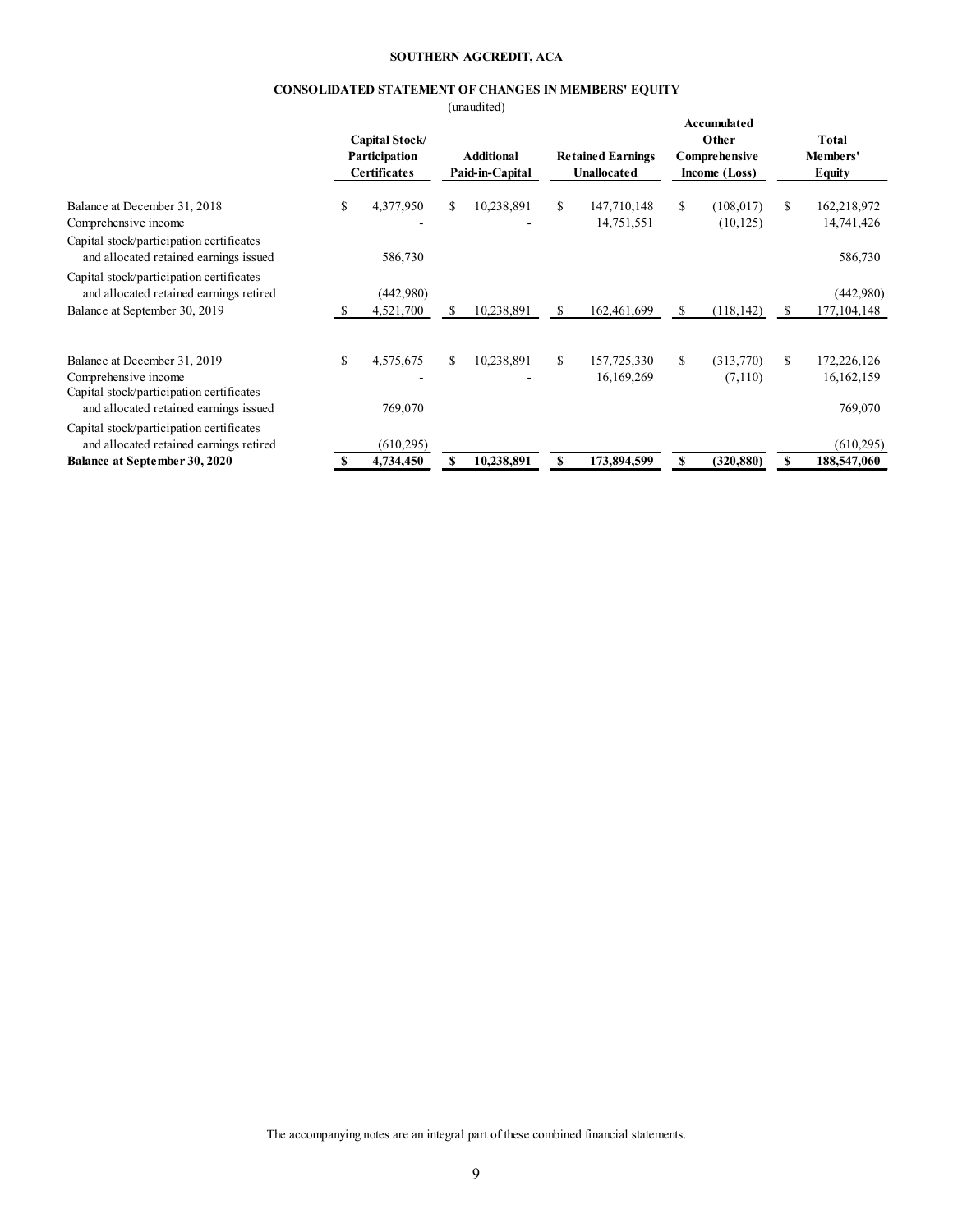## SOUTHERN AGCREDIT, ACA NOTES TO THE CONSOLIDATED FINANCIAL STATEMENTS (UNAUDITED)

# NOTE 1 — ORGANIZATION AND SIGNIFICANT ACCOUNTING POLICIES:

Southern AgCredit, ACA, including its wholly-owned subsidiaries, Southern AgCredit, PCA and Southern AgCredit, FLCA (collectively called "the association"), is a member-owned cooperative which provides credit and credit-related services to, or for the benefit of, eligible borrowers/stockholders for qualified agricultural purposes in the counties of Adams, Amite, Carroll, Claiborne, Clarke, Copiah, Covington, Forrest, Franklin, George, Greene, Grenada, Hancock, Harrison, Hinds, Holmes, Humphreys, Issaquena, Jackson, Jasper, Jefferson, Jefferson Davis, Jones, Kemper, Lamar, Lauderdale, Lawrence, Leake, Leflore, Lincoln, Madison, Marion, Montgomery, Neshoba, Newton, Pearl River, Perry, Pike, Rankin, Scott, Sharkey, Simpson, Smith, Stone, Walthall, Warren, Washington, Wayne, Wilkinson and Yazoo in the state of Mississippi, as well as the parishes of Bienville, Bossier, Caddo, Claiborne, DeSoto, Jackson, Lincoln, Ouachita (west of Ouachita River), Red River, Union and Webster in the state of Louisiana. In addition, the association is the single owner of Parkway Place Investments, LLC, which was organized for the purpose of holding and managing foreclosed property for which the assets, liabilities and results of operation have been consolidated in the association's financial statements. The association is a lending institution of the Farm Credit System (the System), which was established by Acts of Congress to meet the needs of American agriculture.

The accompanying unaudited financial statements have been prepared in accordance with accounting principles generally accepted in the U.S. (GAAP) for interim financial information. Accordingly, they do not include all of the disclosures required by GAAP for annual financial statements and should be read in conjunction with the audited financial statements as of and for the year ended December 31, 2019, as contained in the 2019 Annual Report to Stockholders.

In the opinion of management, the accompanying consolidated financial statements contain all adjustments necessary for a fair presentation of the interim financial condition and results of operations and conform with generally accepted accounting principles (GAAP), except for the inclusion of a statement of cash flows. GAAP require a business enterprise that provides a set of financial statements reporting both financial position and results of operations to also provide a statement of cash flows for each period for which results of operations are provided. In regulations issued by FCA, associations have the option to exclude statements of cash flows in interim financial statements. Therefore, the association has elected not to include a statement of cash flows in these consolidated financial statements. These interim financial statements should be read in conjunction with the audited financial statements as of and for the year ended December 31, 2019, as contained in the 2019 Annual Report to Stockholders. The preparation of financial statements in accordance with GAAP requires management to make estimates and assumptions that affect the amounts reported in the financial statements and accompanying notes. Actual results could differ from those estimates. The results of operations for interim periods are not necessarily indicative of the results to be expected for the full year ending December 31, 2020. Descriptions of the significant accounting policies are included in the 2019 Annual Report to Stockholders. In the opinion of management, these policies and the presentation of the interim financial condition and results of operations conform with GAAP and prevailing practices within the banking industry.

In March 2020, the Financial Accounting Standards Board (FASB) issued guidance entitled "Facilitation of the Effects of Reference Rate Reform on Financial Reporting." The guidance provides optional expedients and exceptions for applying GAAP to contracts, hedging relationships and other transactions affected by reference rate reform. The guidance simplifies the accounting evaluation of contract modifications that replace a reference rate affected by reference rate reform and contemporaneous modifications of other contracts related to the replacement of the reference rate. With respect to hedge accounting, the guidance allows amendment of formal designation and documentation of hedging relationships in certain circumstances as a result of reference rate reform and provides additional expedients for different types of hedges, if certain criteria are met. The optional amendments are effective as of March 12, 2020, through December 31, 2022. The institution is evaluating the impact of adoption on the institution's financial condition and its results of operations.

In December 2019, the FASB issued guidance entitled "Simplifying the Accounting for Income Taxes." This guidance eliminates certain intra period tax allocations, foreign deferred tax recognition and interim period tax calculations. In addition, the guidance simplifies disclosure regarding capital and franchise taxes, the allocation of goodwill in business combinations, subsidiary financial statements and other disclosures. The new guidance is intended to eliminate and/or simplify certain aspects of income tax accounting that are complex or that require significant judgment in application or presentation. The guidance becomes effective for fiscal years beginning after December 15, 2021. Early adoption of the guidance is permitted and the institution adopted this guidance on January 1, 2020. The adoption of this guidance did not materially impact the institution's financial condition or results of operations.

In August 2018, FASB issued guidance entitled "Customer's Accounting for Implementation Costs Incurred in a Cloud Computing Arrangement That Is a Service Cost." The guidance aligns the requirements for capitalizing implementation costs incurred in a hosting arrangement that is a service contract with the requirements for capitalizing implementation costs incurred to develop or obtain internal-use software (and hosting arrangements that include an internal-use software license). The accounting for the service element of a hosting arrangement that is a service contract is not affected by this guidance. This guidance became effective for interim and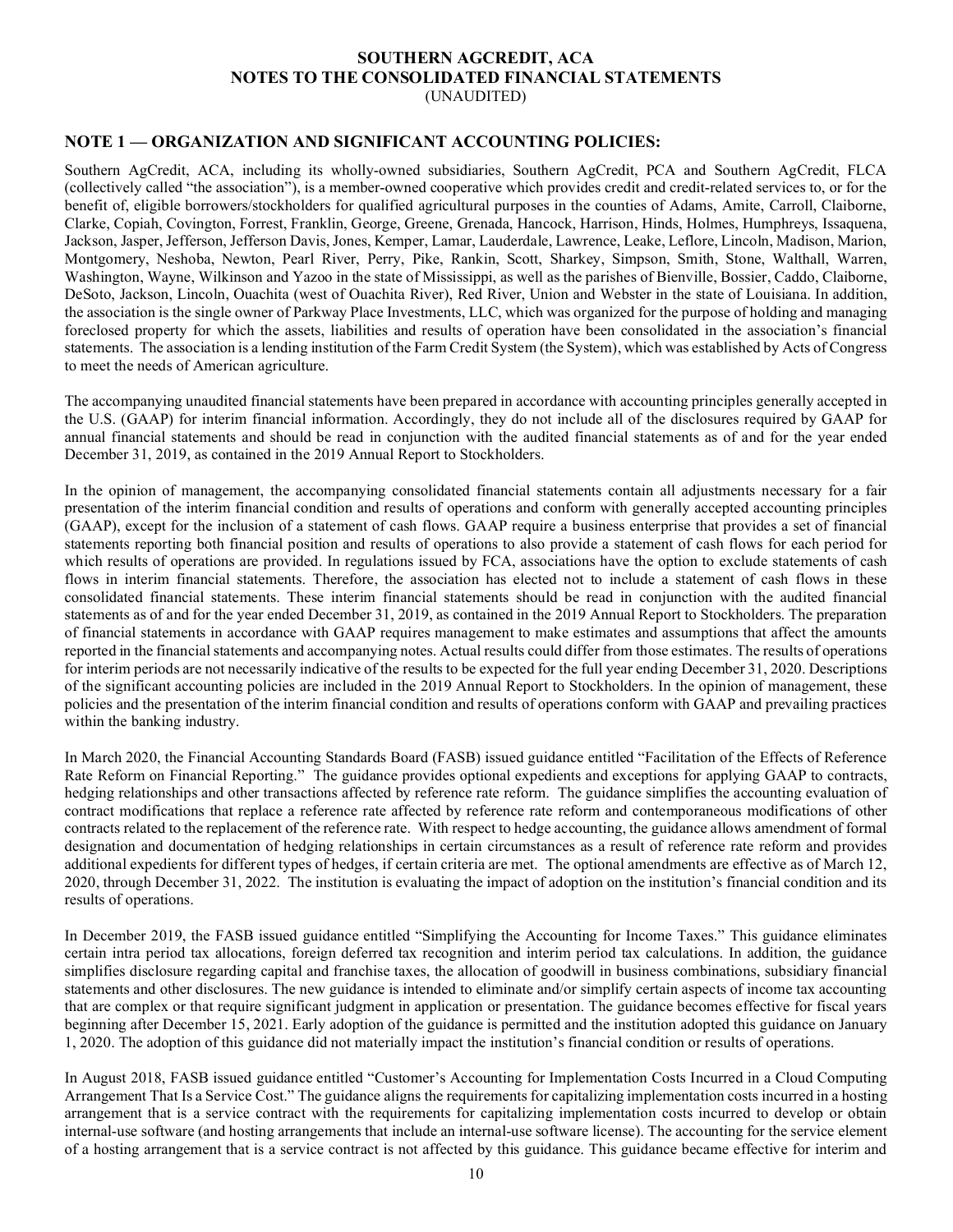annual periods beginning after December 15, 2019. The guidance also requires an entity (customer) to expense the capitalized implementation costs of a hosting arrangement that is a service contract over the term of the hosting arrangement. It further specifies where to present expense and payments in the financial statements. The guidance is to be applied on a retrospective or prospective basis to all implementation costs incurred after the date of adoption. The adoption of this guidance did not materially impact the Association's financial condition or its results of operations.

In August 2018, the FASB issued guidance entitled "Disclosure Framework — Changes to the Disclosure Requirements for Defined Benefit Plans." The guidance modifies the disclosure requirements for employers that sponsor defined benefit pension or other postretirement plans. This guidance becomes effective for fiscal years ending after December 15, 2020. Early adoption is permitted. The guidance is to be applied on a retrospective basis for all periods. The adoption of this guidance will not impact the Association's financial condition or its results of operations, but will impact the employee benefit plan disclosures.

In August 2018, the FASB issued guidance entitled "Disclosure Framework — Changes to the Disclosure Requirements for Fair Value Measurement." The guidance modifies the requirements on fair value measurements by removing, modifying or adding to the disclosures. This guidance became effective for interim and annual periods beginning after December 15, 2019. Early adoption was permitted and an entity was permitted to early adopt any removal or modified disclosures and delay adoption of the additional disclosures until their effective date. The Association early adopted the removal and modified disclosures during the fourth quarter of 2018. The adoption of this guidance did not impact the Association's financial condition or its results of operations but did impact the fair value measurements disclosures.

In June 2016, the FASB issued guidance entitled "Measurement of Credit Losses on Financial Instruments." The guidance replaces the current incurred loss impairment methodology with a methodology that reflects expected credit losses and requires consideration of a broader range of reasonable and supportable information to inform credit loss estimates. Credit losses relating to available-forsale securities would also be recorded through an allowance for credit losses. For public business entities that are not U.S. Securities and Exchange Commission filers this guidance was to become effective for interim and annual periods beginning after December 15, 2020, with early application permitted. In November 2019, the FASB issued an update that amends the mandatory effective date for this guidance for certain institutions. The change resulted from a change in the effective date philosophy that extends and simplifies the adoption by staggering the dates between large public entities and other entities. As a result of the change, the new credit loss standard, for those institutions qualifying for the delay, becomes effective for interim and annual reporting periods beginning after December 15, 2022, with early adoption permitted. The Association qualifies for the delay in the adoption date. The Association continues to evaluate the impact of adoption on the Association's financial condition and its results of operations.

The consolidated financial statements comprise the operations of the ACA and its wholly-owned subsidiaries. The preparation of these consolidated financial statements requires the use of management's estimates. The results for the quarter ended September 30, 2020, are not necessarily indicative of the results to be expected for the year ended December 31, 2020. Certain amounts in the prior period's financial statements have been reclassified to conform to current financial statement presentation.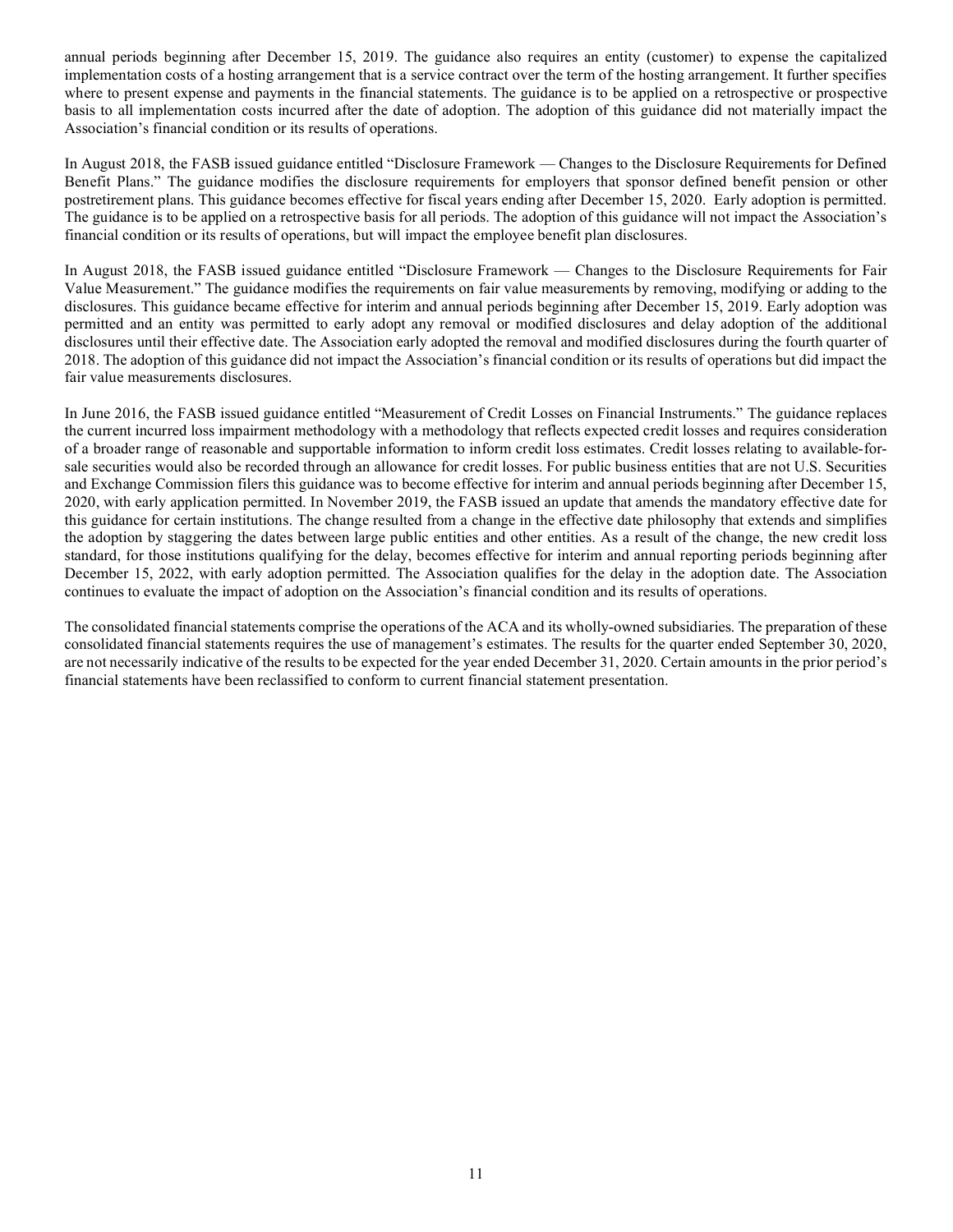## NOTE 2 — INVESTMENTS:

The association may hold mission-related and other investments. The Farm Credit Administration approves mission-related programs and other mission-related investments. In January 2010, \$35,192,440 of agricultural mortgage loans previously covered under a Long-Term Standby Commitment to Purchase agreement with the Federal Agricultural Mortgage Corporation (Farmer Mac) were securitized. No gain or loss was recognized in the financial statements upon completion of the securitization. Terms of the agreement call for a guarantee fee of 20-50 basis points to be paid to Farmer Mac, and for the association to receive a 30-basis-point fee for servicing the underlying loans.

| September 30, 2020              |  |       |               |       |                   |                         |  |  |
|---------------------------------|--|-------|---------------|-------|-------------------|-------------------------|--|--|
|                                 |  | Gross |               | Gross |                   |                         |  |  |
| Amortized Unrealized Unrealized |  |       |               |       |                   | <b>Weighted Average</b> |  |  |
| <b>Cost</b>                     |  | Gains | <b>Losses</b> |       | <b>Fair Value</b> | Yield                   |  |  |
| \$3,574,023 \$ 59,993           |  |       |               |       | \$3,634,016       | 3.98%                   |  |  |

The following is a summary of Farmer Mac agricultural mortgage-backed securities:

| December 31, 2019               |       |       |        |       |             |                  |  |
|---------------------------------|-------|-------|--------|-------|-------------|------------------|--|
|                                 |       | Gross |        | Gross |             |                  |  |
| Amortized Unrealized Unrealized |       |       |        |       |             | Weighted Average |  |
| Cost                            | Gains |       | Losses |       | Fair Value  | Yield            |  |
| \$5,495,707 \$ 22,353           |       |       |        |       | \$5,518,060 | 489 %            |  |

## NOTE 3 — LOANS AND ALLOWANCE FOR LOAN LOSSES:

A summary of loans follows:

|                               | September 30,     | December 31,       |
|-------------------------------|-------------------|--------------------|
|                               | 2020              | 2019               |
| Loan Type                     | Amount            | Amount             |
| Production agriculture:       |                   |                    |
| Real estate mortgage          | \$<br>974,443,503 | 953, 325, 033<br>S |
| Production and                |                   |                    |
| intermediate term             | 100,290,631       | 83,545,214         |
| Agribusiness:                 |                   |                    |
| Loans to cooperatives         | 5,278,995         | 2,613,188          |
| Processing and marketing      | 42,560,170        | 46, 371, 318       |
| Farm-related business         | 4,468,809         | 636,358            |
| Communication                 | 20,985,150        | 16,205,478         |
| Energy                        | 12,703,200        | 13,040,412         |
| Water and waste water         | 1,942,916         |                    |
| Rural residential real estate | 2,535,552         | 2,429,819          |
| Total                         | 1,165,208,926     | \$1,118,166,820    |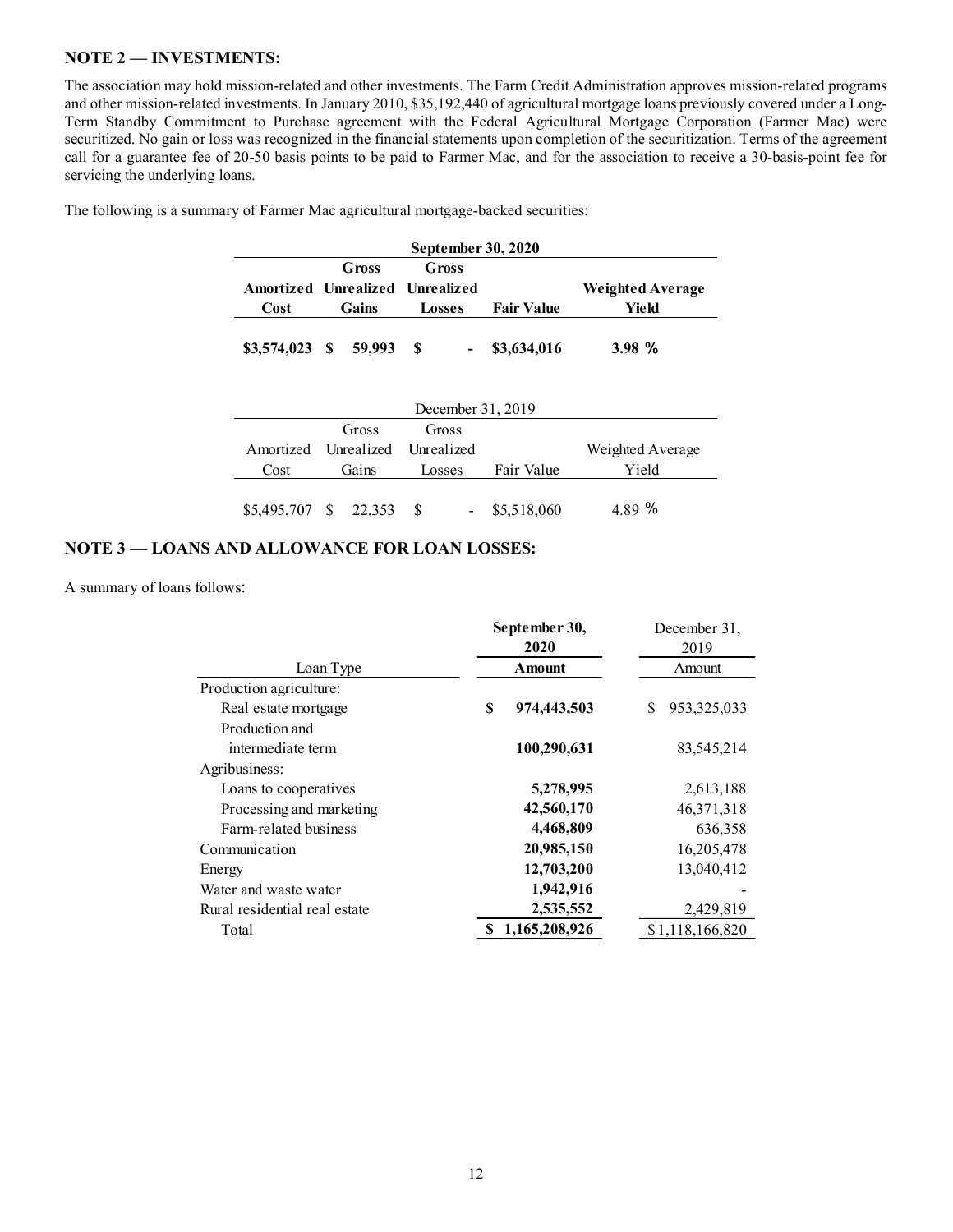The association purchases or sells participation interests with other parties in order to diversify risk, manage loan volume and comply with Farm Credit Administration regulations. The following table presents information regarding the balances of participations purchased and sold at September 30, 2020:

|                                  | Other Farm Credit Institutions |                | Non-Farm Credit Institutions |                               | Total           |                |
|----------------------------------|--------------------------------|----------------|------------------------------|-------------------------------|-----------------|----------------|
|                                  | Participations                 | Participations | Participations               | Participations                | Participations  | Participations |
|                                  | Purchased                      | Sold           | Purchased                    | Sold                          | Purchased       | Sold           |
| Real estate mortgage             | 8,836,969<br>S                 | \$3,848,431    | 153,849<br>S.                | S<br>$\overline{\phantom{0}}$ | 8,990,818<br>S. | \$ 3,848,431   |
| Production and intermediate term | 9,339,008                      | 34,625,176     |                              |                               | 9,339,008       | 34,625,176     |
| Agribusiness                     | 51,745,598                     |                |                              |                               | 51,745,598      |                |
| Communication                    | 20.985.149                     |                |                              | $\overline{\phantom{a}}$      | 20,985,149      |                |
| Energy                           | 12,703,200                     |                |                              |                               | 12,703,200      |                |
| Water and waste water            | 1,942,916                      |                |                              |                               | 1,942,916       |                |
| Total                            | \$105,552,840                  | \$38,473,607   | 153.849                      |                               | \$105,706,689   | \$38,473,607   |

The association is authorized under the Farm Credit Act to accept "advance conditional payments" (ACPs) from borrowers. To the extent the borrower's access to such ACPs is restricted and the legal right of setoff exists, the ACPs are netted against the borrower's related loan balance. Unrestricted advance conditional payments are included in other liabilities. ACPs are not insured, and interest is generally paid by the association on such balances. Balances of ACPs were \$118,137 and \$148,249 at September 30, 2020, and December 31, 2019, respectively.

Nonperforming assets (including related accrued interest) and related credit quality statistics are as follows:

|                                   | September 30,<br>2020 |           | December 31,<br>2019 |  |
|-----------------------------------|-----------------------|-----------|----------------------|--|
| <b>Nonaccrual loans:</b>          |                       |           |                      |  |
| Real estate mortgage              | S                     | 4,078,030 | 3,809,382<br>S.      |  |
| Production and intermediate term  |                       | 79,391    | 162,302              |  |
| Total nonaccrual loans            |                       | 4,157,421 | 3,971,684            |  |
| Accruing restructured loans:      |                       |           |                      |  |
| Real estate mortgage              |                       | 316,142   | 330,260              |  |
| Production and intermediate term  |                       | 76,214    | 78,142               |  |
| Total accruing restructured loans |                       | 392,356   | 408,402              |  |
| Total nonperforming loans         |                       | 4,549,777 | 4,380,086            |  |
| Other property owned              |                       | 3,891,932 | 4,435,392            |  |
| Total nonperforming assets        | S                     | 8,441,709 | 8,815,478            |  |

One credit quality indicator utilized by the association is the Farm Credit Administration Uniform Loan Classification System that categorizes loans into five categories. The categories are defined as follows:

- Acceptable assets are expected to be fully collectible and represent the highest quality;
- · Other assets especially mentioned (OAEM) assets are currently collectible but exhibit some potential weakness;
- · Substandard assets exhibit some serious weakness in repayment capacity, equity and/or collateral pledged on the loan;
- · Doubtful assets exhibit similar weaknesses to substandard assets; however, doubtful assets have additional weaknesses in existing factors, conditions and values that make collection in full highly questionable; and
- · Loss assets are considered uncollectible.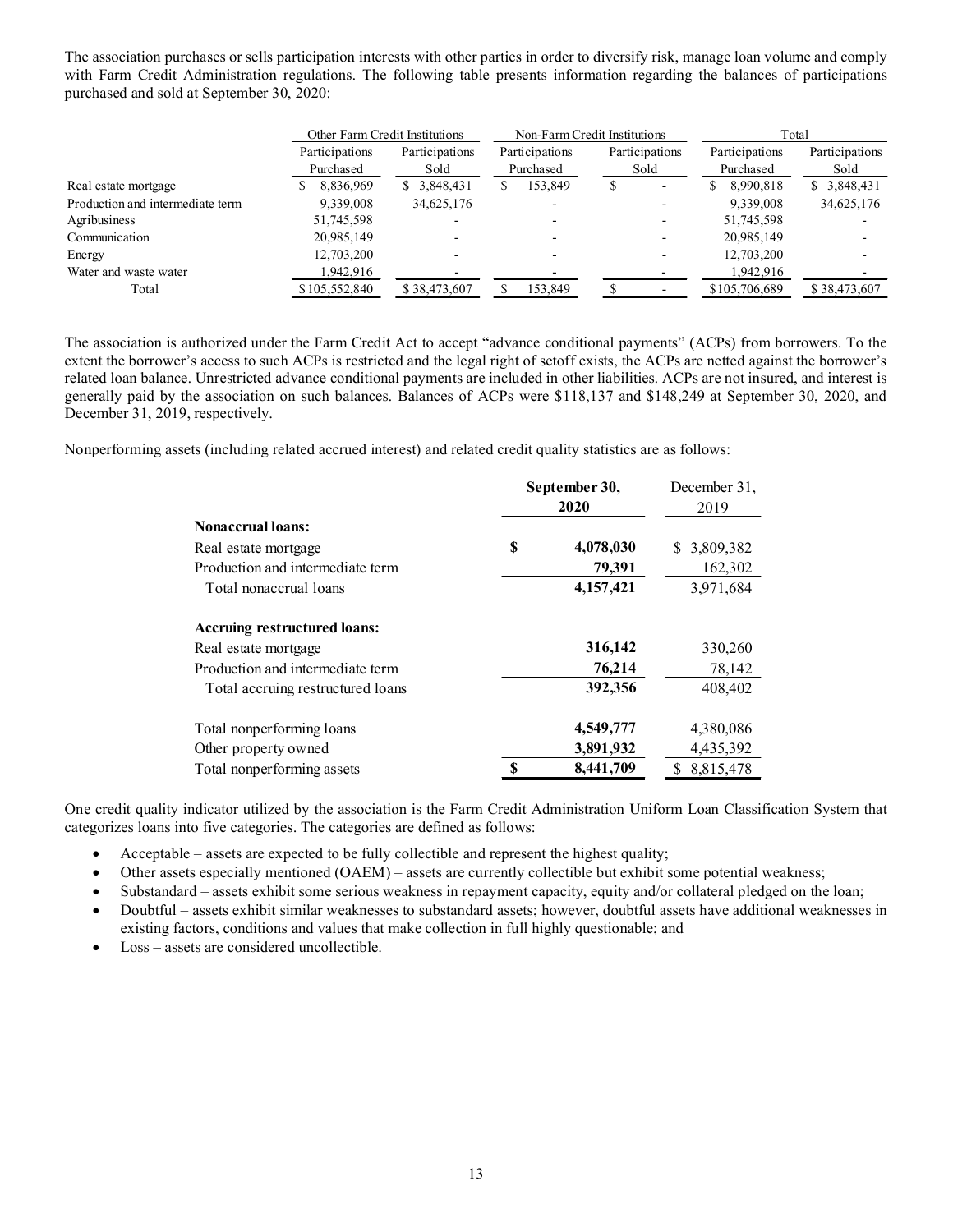The following table shows loans and related accrued interest as a percentage of total loans and related accrued interest receivable by loan type as of:

|                                  | September 30,<br>2020  | December 31,<br>2019 |
|----------------------------------|------------------------|----------------------|
| Real estate mortgage             |                        |                      |
| Acceptable                       | 97.76<br>$\frac{0}{0}$ | 97.49 %              |
| <b>OAEM</b>                      | 1.57                   | 1.78                 |
| Substandard/doubtful             | 0.67                   | 0.73                 |
|                                  | 100.00                 | 100.00               |
| Production and intermediate term |                        |                      |
| Acceptable                       | 97.85                  | 96.59                |
| <b>OAEM</b>                      | 2.07                   | 2.61                 |
| Substandard/doubtful             | 0.08                   | 0.79                 |
|                                  | 100.00                 | 99.99                |
| Loans to cooperatives            |                        |                      |
| Acceptable                       | 100.00                 | 100.00               |
| <b>OAEM</b>                      |                        |                      |
| Substandard/doubtful             |                        |                      |
|                                  | 100.00                 | 100.00               |
| Processing and marketing         |                        |                      |
| Acceptable                       | 92.69                  | 93.33                |
| <b>OAEM</b>                      | 2.66                   | 6.67                 |
| Substandard/doubtful             | 4.65                   |                      |
|                                  | 100.00                 | 100.00               |
| Farm-related business            |                        |                      |
| Acceptable                       | 100.00                 | 100.00               |
| <b>OAEM</b>                      |                        |                      |
| Substandard/doubtful             |                        |                      |
|                                  | 100.00                 | 100.00               |
| Communication                    |                        |                      |
| Acceptable                       | 100.00                 | 100.00               |
| <b>OAEM</b>                      |                        |                      |
| Substandard/doubtful             | 100.00                 |                      |
| Energy                           |                        | 100.00               |
| Acceptable                       | 100.00                 | 100.00               |
| <b>OAEM</b>                      |                        |                      |
| Substandard/doubtful             |                        |                      |
|                                  | 100.00                 | 100.00               |
| Water and waste water            |                        |                      |
| Acceptable                       | 100.00                 |                      |
| <b>OAEM</b>                      |                        |                      |
| Substandard/doubtful             |                        |                      |
|                                  | 100.00                 |                      |
| Rural residential real estate    |                        |                      |
| Acceptable                       | 100.00                 | 100.00               |
| <b>OAEM</b>                      |                        |                      |
| Substandard/doubtful             |                        |                      |
|                                  | 100.00                 | 100.00               |
| Total loans                      |                        |                      |
| Acceptable                       | 97.67                  | 97.33                |
| <b>OAEM</b>                      | 1.59                   | 1.99                 |
| Substandard/doubtful             | 0.74                   | 0.68                 |
|                                  | 100.00<br>$\%$         | 100.00 %             |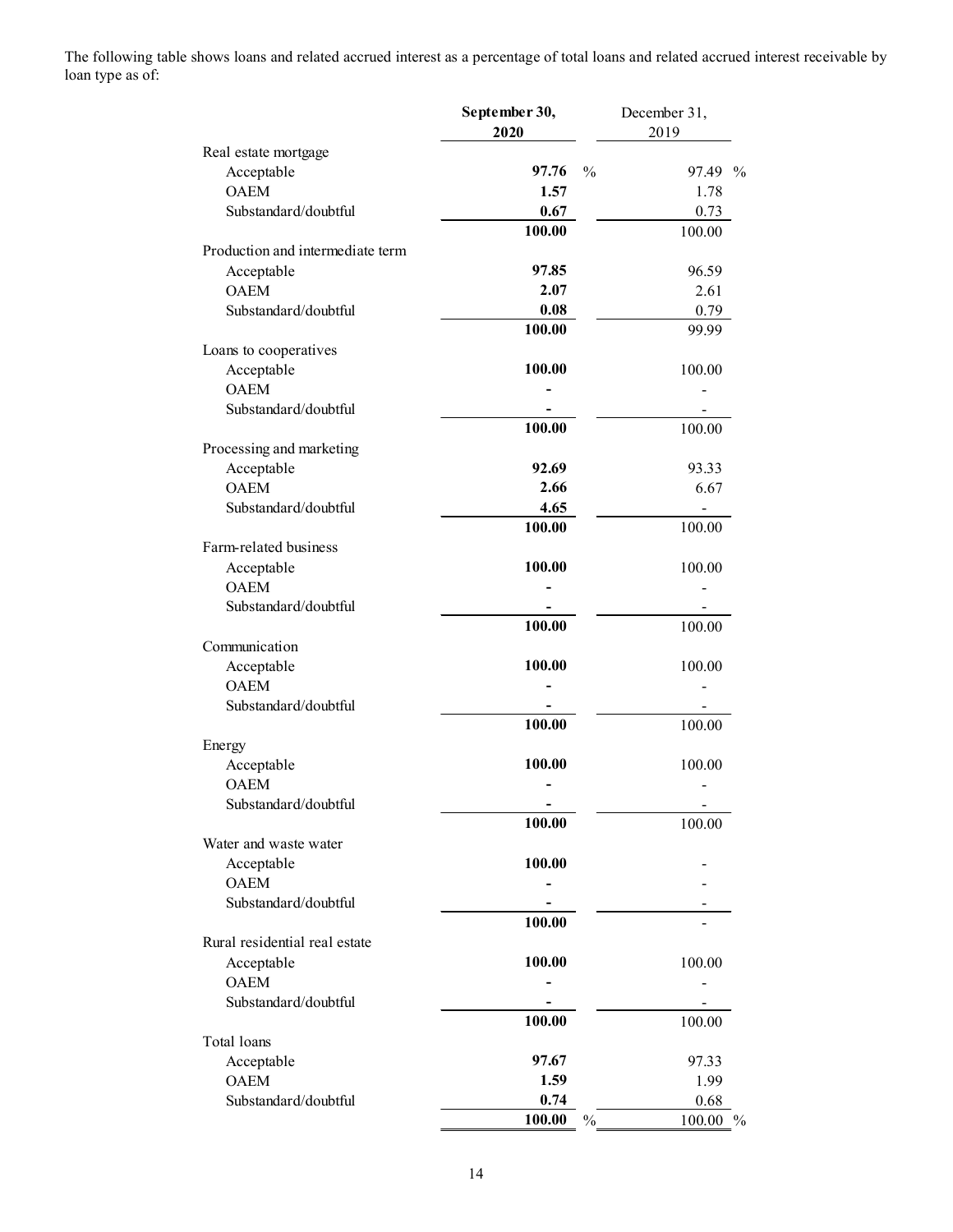The following tables provide an age analysis of past due loans (including accrued interest) as of:

| September 30, 2020                      | 30-89           | 90 Days         | Total           | <b>Not Past Due or</b>        |                               |
|-----------------------------------------|-----------------|-----------------|-----------------|-------------------------------|-------------------------------|
|                                         | <b>Days</b>     | or More         | Past            | <b>Less Than 30</b>           | <b>Total</b>                  |
|                                         | <b>Past Due</b> | <b>Past Due</b> | Due             | Days Past Due                 | Loans                         |
| Real estate mortgage                    | \$3,276,190     | \$1,504,537     | 4,780,727<br>S  | S.<br>979,069,752             | S<br>983,850,479              |
| <b>Production and intermediate term</b> | 240,933         |                 | 240,933         | 101,171,479                   | 101,412,412                   |
| <b>Loans to cooperatives</b>            |                 |                 |                 | 5,281,559                     | 5,281,559                     |
| Processing and marketing                |                 |                 |                 | 42,620,153                    | 42,620,153                    |
| <b>Farm-related business</b>            |                 |                 |                 | 4,478,527                     | 4,478,527                     |
| Communication                           |                 |                 |                 | 20,990,012                    | 20,990,012                    |
| Energy                                  |                 |                 |                 | 12,708,504                    | 12,708,504                    |
| Water and waste water                   |                 |                 |                 | 1,943,032                     | 1,943,032                     |
| Rural residential real estate           |                 |                 |                 | 2,544,332                     | 2,544,332                     |
| <b>Total</b>                            | \$3,517,123     | \$1,504,537     | S<br>5,021,660  | \$1,170,807,350               | \$1,175,829,010               |
|                                         |                 |                 |                 |                               |                               |
| December 31, 2019                       | 30-89           | 90 Days         | Total           | Not Past Due or               |                               |
|                                         | Days            | or More         | Past            | Less Than 30                  | Total                         |
|                                         | Past Due        | Past Due        | Due             | Days Past Due                 | Loans                         |
| Real estate mortgage                    | \$3,229,948     | \$2,152,663     | 5,382,611<br>\$ | \$<br>956,692,347             | S<br>962,074,958              |
| Production and intermediate term        | 475,026         |                 | 475,026         | 84,051,652                    | 84,526,678                    |
| Loans to cooperatives                   |                 |                 |                 | 2,613,769                     | 2,613,769                     |
| Processing and marketing                |                 |                 |                 | 46,484,186                    | 46,484,186                    |
| Farm-related business                   |                 |                 |                 | 636,986                       | 636,986                       |
| Communication                           |                 |                 |                 | 16,217,194                    | 16,217,194                    |
| Energy                                  |                 |                 |                 | 13,045,865                    | 13,045,865                    |
| Rural residential real estate           |                 |                 |                 | 2,437,449                     | 2,437,449                     |
| Total                                   | \$3,704,974     | \$2,152,663     | \$<br>5,857,637 | $\mathbb{S}$<br>1.122.179.448 | $\mathbb{S}$<br>1,128,037,085 |

Note: The recorded investment in the receivable is the face amount increased or decreased by applicable accrued interest and unamortized premium, discount, finance charges or acquisition costs, and may also reflect a previous direct write-down of the investment.

A restructuring of a debt constitutes a troubled debt restructuring if the creditor for economic or legal reasons related to the debtor's financial difficulties grants a concession to the debtor that it would not otherwise consider. Troubled debt restructurings (TDRs) are undertaken in order to improve the likelihood of recovery on the loan and may include, but are not limited to, forgiveness of principal or interest, interest rate reductions that are lower than the current market rate for new debt with similar risk, or significant term or payment extensions.

As of September 30, 2020, the total recorded investment of troubled debt restructured loans was \$984,562, including \$592,206 classified as nonaccrual and \$392,356 classified as accrual, with no specific allowance for loan losses There were no commitments to lend funds to borrowers whose loan terms have been modified in a trouble debt restructuring as of September 30, 2020 and December 31, 2019.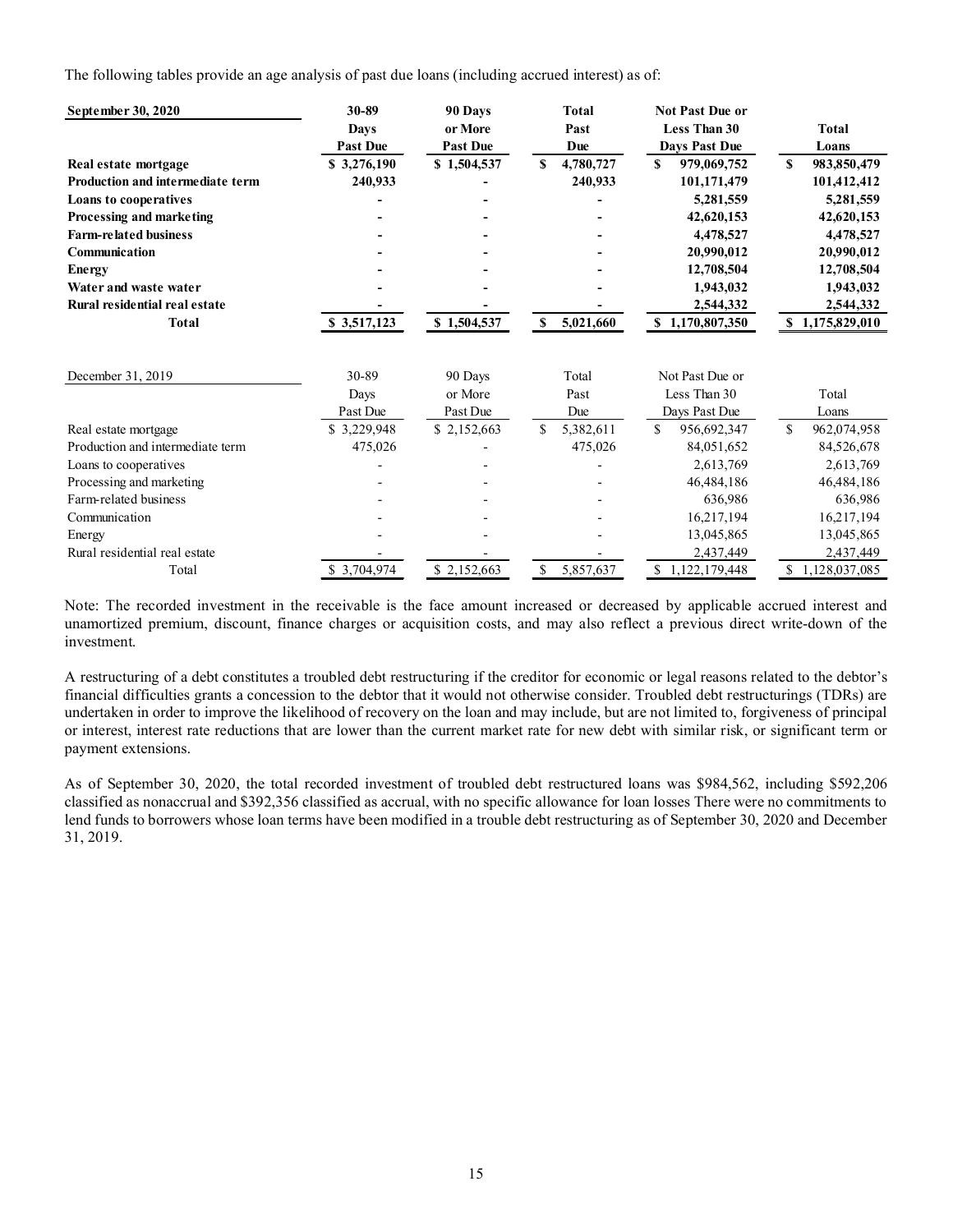The following tables present additional information regarding troubled debt restructurings, which includes both accrual and nonaccrual loans with troubled debt restructuring designation, that occurred during the three months ended September 30, 2020. The premodification outstanding recorded investment represents the recorded investment of the loans as of the quarter end prior to the restructuring. The postmodification outstanding recorded investment represents the recorded investment of the loans as of the quarter end the restructuring occurred. Loans formally restructured prior to January 1, 2020, were \$738,396.

| For the Three Months Ended<br>September 30, 2020                                 | Premodification Outstanding<br>Recorded Investment | Postmodification Outstanding<br>Recorded Investment |                                                     |  |
|----------------------------------------------------------------------------------|----------------------------------------------------|-----------------------------------------------------|-----------------------------------------------------|--|
| Troubled debt restructurings:<br>Real estate mortgage                            | 289,843                                            |                                                     | 288,862                                             |  |
| Total                                                                            | 289,843                                            |                                                     | 288,862                                             |  |
| For the Three Months Ended<br>September 30, 2019                                 | Premodification Outstanding<br>Recorded Investment |                                                     | Postmodification Outstanding<br>Recorded Investment |  |
| Troubled debt restructurings:                                                    |                                                    |                                                     |                                                     |  |
| Real estate mortgage                                                             |                                                    |                                                     |                                                     |  |
| Total                                                                            |                                                    |                                                     |                                                     |  |
| For the Nine Months Ended<br>September 30, 2020<br>Troubled debt restructurings: | Premodification Outstanding<br>Recorded Investment | Postmodification Outstanding<br>Recorded Investment |                                                     |  |
| Real estate mortgage                                                             | 289,843                                            |                                                     | 288,862                                             |  |
| Total                                                                            | 289,843                                            |                                                     | 288,862                                             |  |
| For the Nine Months Ended<br>September 30, 2019                                  | Premodification Outstanding<br>Recorded Investment |                                                     | Postmodification Outstanding<br>Recorded Investment |  |
| Troubled debt restructurings:                                                    |                                                    |                                                     |                                                     |  |
| Real estate mortgage                                                             |                                                    |                                                     |                                                     |  |
| Total                                                                            | \$                                                 |                                                     |                                                     |  |

In restructurings where principal is forgiven, the amount of the forgiveness is immediately charged off. In restructurings where accrued interest is forgiven, the interest is reversed (if current year interest) or charged off (if prior year interest). There were no charge-offs recorded for the quarter ending September 30, 2020.

The predominant form of concession granted for troubled debt restructuring includes extension of terms and interest rate decreases. Other types of modifications include principal or accrued interest reductions and delayed payments, among others. At times, these terms might be offset with incremental payments, collateral or new borrower guarantees, in which case we assess all of the modified terms to determine if the overall modification qualifies as a troubled debt restructuring.

The following table provides information on outstanding loans restructured in troubled debt restructurings at period end. These loans are included as impaired loans in the impaired loan table at:

|                                  |                       | Loans Modified as TDRs |                      | TDRs in Nonaccrual Status* |                      |         |  |
|----------------------------------|-----------------------|------------------------|----------------------|----------------------------|----------------------|---------|--|
|                                  | September 30,<br>2020 |                        | December 31.<br>2019 | September 30,<br>2020      | December 31,<br>2019 |         |  |
| Real estate mortgage             |                       | 908,348                | 660,254              | 592,206                    |                      | 329,994 |  |
| Production and intermediate term |                       | 76.214                 | 78,142               | $\overline{\phantom{a}}$   |                      |         |  |
| Total                            |                       | 984.562                | 738,396              | 592,206                    |                      | 329,994 |  |

\*represents the portion of loans modified as TDRs that are in nonaccrual status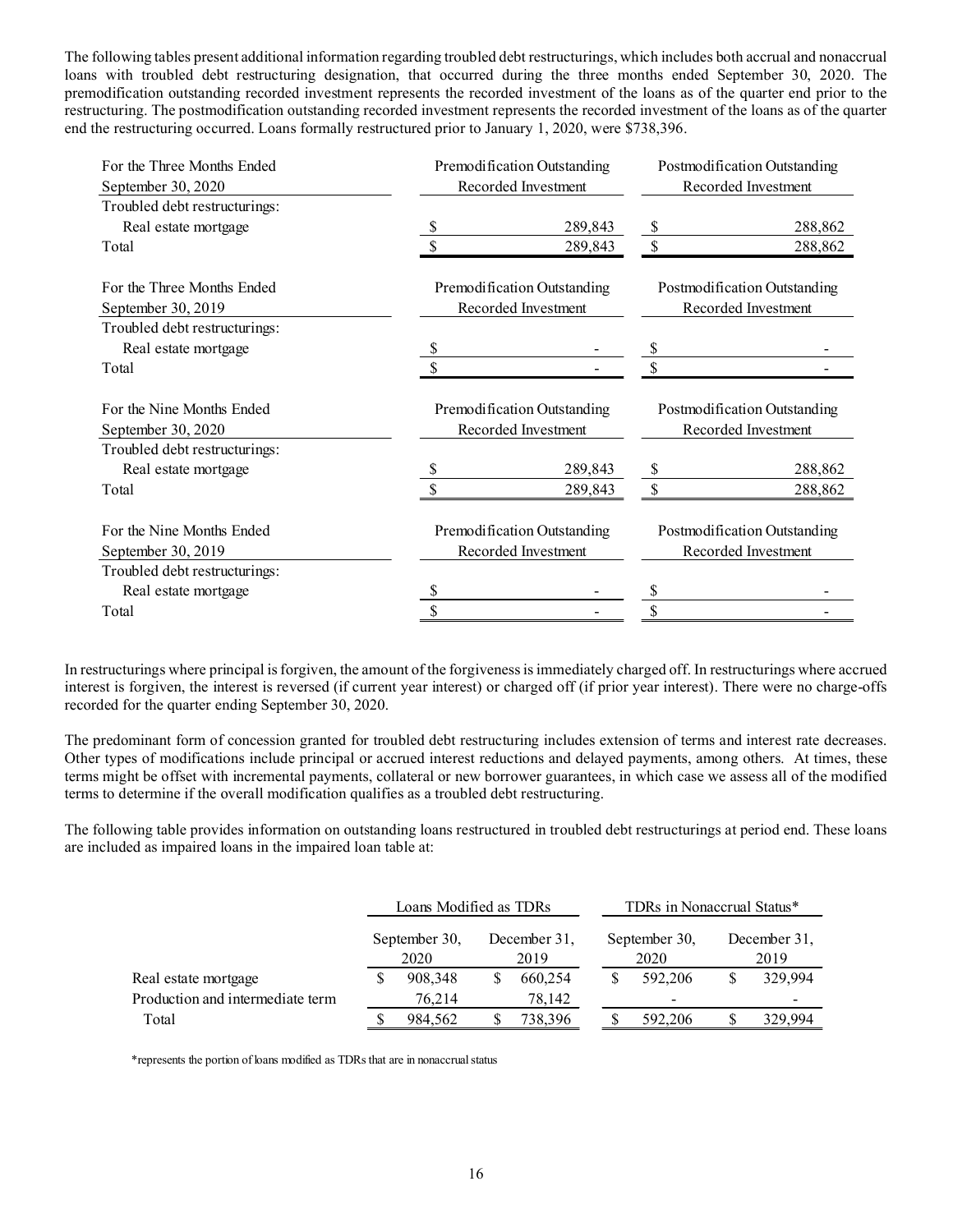Additional impaired loan information is as follows:

|                                  |                 | September 30, 2020          |                  | December 31, 2019 |                      |               |                          |  |
|----------------------------------|-----------------|-----------------------------|------------------|-------------------|----------------------|---------------|--------------------------|--|
|                                  |                 | <b>Unpaid</b>               |                  | Unpaid            |                      |               |                          |  |
|                                  | <b>Recorded</b> | Principal                   | Related          | Recorded          | Principal            |               | Related                  |  |
|                                  | Investment      | <b>Balance</b> <sup>a</sup> | <b>Allowance</b> | Investment        | Balance <sup>a</sup> |               | Allowance                |  |
| Impaired loans with a related    |                 |                             |                  |                   |                      |               |                          |  |
| allowance for credit losses:     |                 |                             |                  |                   |                      |               |                          |  |
| Real estate mortgage             | \$1,754,334     | \$1,754,334                 | \$179,438        | \$<br>856,525     | \$ 856,525           | \$            | 28,912                   |  |
| Production and intermediate term |                 |                             |                  |                   |                      |               |                          |  |
| Total                            | \$1,754,334     | \$1,754,334                 | 179,438<br>S.    | \$<br>856,525     | \$<br>856,525        | <sup>\$</sup> | 28,912                   |  |
| Impaired loans with no related   |                 |                             |                  |                   |                      |               |                          |  |
| allowance for credit losses:     |                 |                             |                  |                   |                      |               |                          |  |
| Real estate mortgage             | \$2,638,477     | \$2,641,528                 | S                | \$3,283,117       | \$3,282,778          | \$            |                          |  |
| Production and intermediate term | 155,110         | 155,692                     |                  | 240,444           | 240,457              |               |                          |  |
| Total                            | \$2,793,587     | \$2,797,220                 | S                | \$3,523,561       | \$3,523,235          | \$            |                          |  |
| Total impaired loans:            |                 |                             |                  |                   |                      |               |                          |  |
| Real estate mortgage             | \$4,392,811     | \$4,395,862                 | 179,438<br>S.    | \$4,139,642       | \$4,139,303          | \$            | 28,912                   |  |
| Production and intermediate term | 155,110         | 155,692                     |                  | 240,444           | 240,457              |               | $\overline{\phantom{a}}$ |  |
| Total                            | \$4,547,921     | 4,551,554<br>S              | 179,438<br>S     | \$4,380,086       | \$4,379,760          | \$            | 28,912                   |  |

<sup>a</sup> Unpaid principal balance represents the recorded principal balance of the loan.

|                                                                |                    | For the Three Months Ended |                 |                    |    |            |                 |                    | For the Nine Months Ended |               |     |                    |  |
|----------------------------------------------------------------|--------------------|----------------------------|-----------------|--------------------|----|------------|-----------------|--------------------|---------------------------|---------------|-----|--------------------|--|
|                                                                | September 30, 2020 |                            |                 | September 30, 2019 |    |            |                 | September 30, 2020 |                           |               |     | September 30, 2019 |  |
|                                                                | Average            |                            | <b>Interest</b> | Average            |    | Interest   | Average         |                    | Interest                  | Average       |     | Interest           |  |
|                                                                | <b>Impaired</b>    |                            | Income          | Impaired           |    | Income     | <b>Impaired</b> |                    | Income                    | Impaired      |     | Income             |  |
|                                                                | Loans              |                            | Recognized      | Loans              |    | Recognized | Loans           |                    | Recognized                | Loans         |     | Recognized         |  |
| Impaired loans with a related<br>allowance for credit losses:  |                    |                            |                 |                    |    |            |                 |                    |                           |               |     |                    |  |
| Real estate mortgage                                           | \$1,358,783        | S                          |                 | \$1,277,406        | \$ |            | \$1,026,330     | \$                 |                           | \$<br>775,665 | \$  |                    |  |
| Rural residential real estate                                  |                    |                            |                 | 16,358             |    |            |                 |                    |                           | 5,513         |     |                    |  |
| Total                                                          | \$1,358,783        | \$                         |                 | \$1,293,764        | \$ |            | \$1,026,330     | \$                 | $\overline{\phantom{0}}$  | 781,178<br>\$ | \$. |                    |  |
| Impaired loans with no related<br>allowance for credit losses: |                    |                            |                 |                    |    |            |                 |                    |                           |               |     |                    |  |
| Real estate mortgage                                           | \$3,034,585        | S                          | 14,323          | \$3,566,291        | S  | 18,178     | \$3,058,702     | S                  | 32,202                    | \$3,085,493   |     | 35,493             |  |
| Production and intermediate term                               | 121,668            |                            | 2,037           | 248,306            |    | 1,574      | 94,486          |                    | 16,604                    | 230,386       |     | 43,336             |  |
| Total                                                          | \$3,156,253        | <b>S</b>                   | 16,360          | \$3,814,597        | S. | 19,752     | \$3,153,188     | S                  | 48,806                    | \$3,315,879   | -S  | 78,829             |  |
| Total impaired loans:                                          |                    |                            |                 |                    |    |            |                 |                    |                           |               |     |                    |  |
| Real estate mortgage                                           | \$4,393,368        | S                          | 14,323          | \$4,843,697        | S  | 18,178     | \$4,085,032     | S                  | 32,202                    | \$3,861,158   | S   | 35,493             |  |
| Production and intermediate term                               | 121,668            |                            | 2,037           | 248,306            |    | 1,574      | 94,486          |                    | 16,604                    | 230,386       |     | 43,336             |  |
| Rural residential real estate                                  |                    |                            |                 | 16,358             |    |            |                 |                    |                           | 5,513         |     |                    |  |
| Total                                                          | \$4,515,036        | S                          | 16,360          | \$5,108,361        | S  | 19,752     | \$4,179,518     | S                  | 48,806                    | \$4,097,057   |     | 78,829             |  |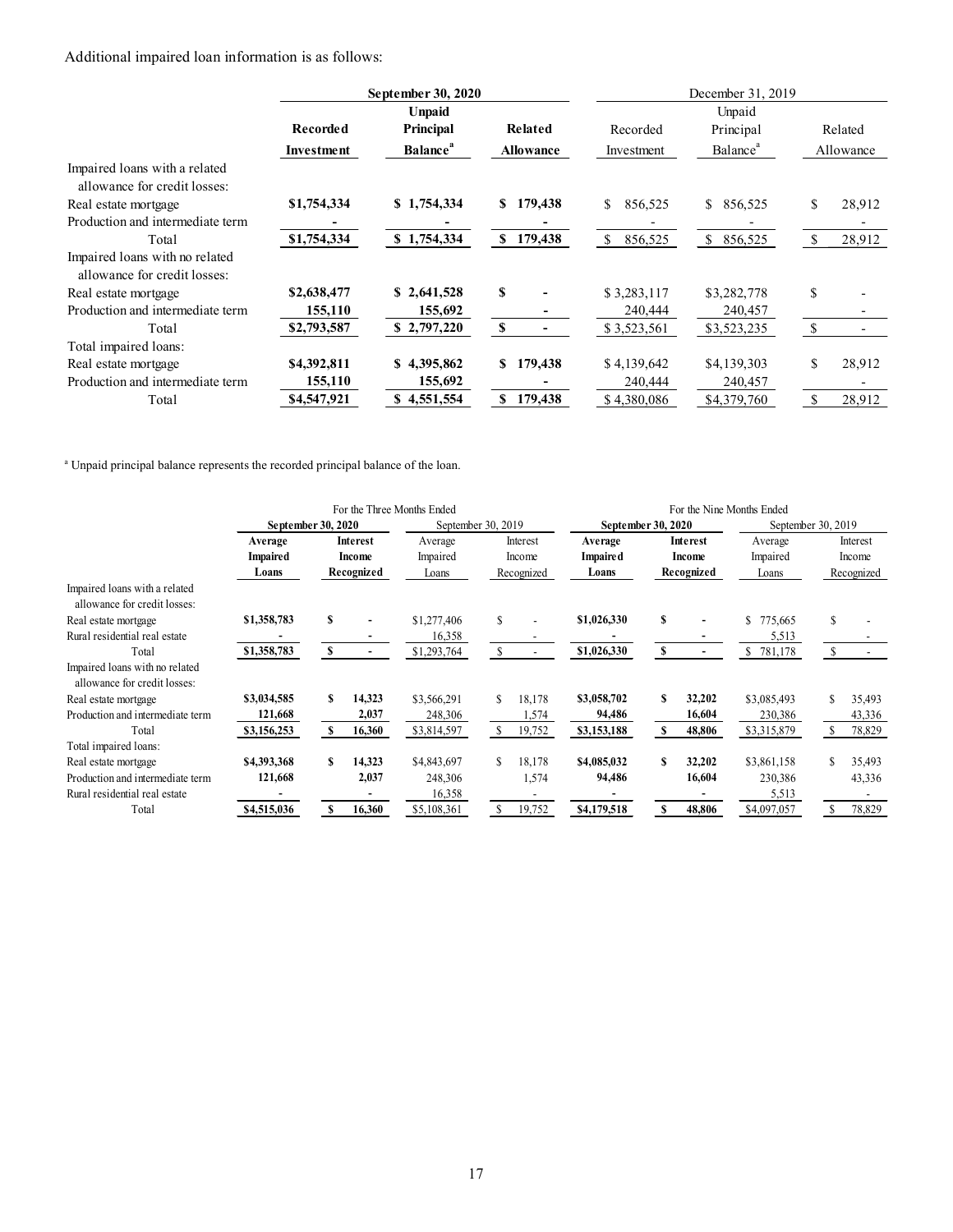A summary of changes in the allowance for loan losses and period end recorded investment in loans is as follows:

|                                                       |               | Real Estate<br>Mortgage |             | Production and<br>Intermediate<br>Term |             | Agribusiness                         |               | Communications                    |              | Energy and<br>Water/Waste<br>Water |              | Rural<br>Residential<br>Real Estate |               | Total                                   |
|-------------------------------------------------------|---------------|-------------------------|-------------|----------------------------------------|-------------|--------------------------------------|---------------|-----------------------------------|--------------|------------------------------------|--------------|-------------------------------------|---------------|-----------------------------------------|
| <b>Allowance for Credit</b><br>Losses:                |               |                         |             |                                        |             |                                      |               |                                   |              |                                    |              |                                     |               |                                         |
| Balance at June 30, 2020<br>Charge-offs               | \$            | 1,181,707               | \$          | 166,949                                | \$          | 141,993                              | $\mathbb{S}$  | 15,332                            | \$           | 12,857                             | \$           | 2,961                               | \$            | 1,521,800                               |
| Recoveries<br>Provision for loan losses<br>Other      |               | (47, 727)<br>786        |             | (43, 276)<br>9,263                     |             | $\overline{a}$<br>14,899<br>(11,231) |               | $\overline{a}$<br>(125)           |              | $\overline{a}$<br>(142)            |              | $\overline{a}$<br>(453)             |               | $\overline{a}$<br>(76, 824)<br>(1, 183) |
| Balance at September 30, 2020                         | \$            | 1,134,766               | \$          | 132,936                                | \$          | 145,661                              | <sup>\$</sup> | 15,207                            | \$           | 12,715                             | \$           | 2,508                               | \$            | 1,443,793                               |
| Balance at December 31, 2019<br>Charge-offs           | <sup>\$</sup> | 917,520                 | $\mathbf S$ | 138,406                                | \$          | 120,734                              | $\mathbb{S}$  | 13.909<br>$\overline{a}$          | $\mathbb{S}$ | 11.650<br>$\overline{a}$           | \$           | 2,471                               | \$            | 1,204,690                               |
| Recoveries                                            |               |                         |             |                                        |             |                                      |               | $\overline{a}$                    |              |                                    |              |                                     |               |                                         |
| Provision for loan losses<br>Adjustment due to merger |               | 217,246                 |             | (8,148)                                |             | 28,110<br>$\overline{a}$             |               | 1,287<br>$\overline{\phantom{a}}$ |              | (1, 452)                           |              | 37<br>$\overline{a}$                |               | 237,079                                 |
| Other                                                 |               |                         |             | 2,678                                  |             | (3, 183)                             |               | 11                                |              | 2,518                              |              |                                     |               | 2,023                                   |
| Balance at September 30, 2020                         | \$            | 1,134,766               | \$          | 132,936                                | \$          | 145,661                              | $\mathcal{S}$ | 15,207                            | \$           | 12,715                             | \$           | 2,508                               | \$            | 1,443,793                               |
| <b>Ending Balance:</b><br>Individually evaluated for  |               |                         |             |                                        |             |                                      |               |                                   |              |                                    |              |                                     |               |                                         |
| impairment<br>Collectively evaluated for              | \$            | 179,438                 | \$          |                                        | \$          |                                      | \$            |                                   | \$           |                                    | \$           |                                     | \$            | 179,438                                 |
| impairment                                            |               | 955,328                 |             | 132,936                                |             | 145,661                              |               | 15,207                            |              | 12,715                             |              | 2,508                               |               | 1,264,355                               |
| Balance at September 30, 2020                         |               | \$1,134,766             | \$          | 132.936                                | \$          | 145,661                              | \$            | 15,207                            | \$           | 12.715                             | \$           | 2,508                               | \$            | 1,443,793                               |
| Balance at June 30, 2019                              | $\mathbf S$   | 960,676                 | $\mathbf S$ | 106,289                                | $\mathbf S$ | 89.101                               | <sup>\$</sup> | 9,139                             | $\mathbf S$  | 8.900                              | $\mathbf S$  | 2,542                               | <sup>\$</sup> | 1,176,647                               |
| Charge-offs<br>Recoveries                             |               |                         |             |                                        |             | $\overline{a}$                       |               | $\overline{a}$<br>$\overline{a}$  |              | $\overline{a}$                     |              | $\overline{a}$                      |               |                                         |
| Provision for loan losses                             |               | 15,293                  |             | 17,630                                 |             | 8,927                                |               | 1,786                             |              | (28)                               |              | 1,900                               |               | 45,508                                  |
| Other                                                 |               | (1,192)                 |             | 1,466                                  |             | (2,714)                              |               | 3,204                             |              | 1,198                              |              |                                     |               | 1,962                                   |
| Balance at September 30, 2019                         | <sup>\$</sup> | 974,777                 | $\mathbf S$ | 125,385                                | \$          | 95,314                               | $\mathcal{S}$ | 14,129                            | $\mathbb{S}$ | 10,070                             | $\mathbb{S}$ | 4.442                               | \$            | 1,224,117                               |
| Balance at December 31, 2018<br>Charge-offs           | $\mathbb{S}$  | 917,475                 | \$          | 96,408                                 | \$          | 45,418<br>$\overline{a}$             | $\mathbb{S}$  | 8,140<br>$\overline{a}$           | \$           | 9,469<br>L.                        | \$           | 2,409<br>$\overline{a}$             | \$            | 1,079,319                               |
| Recoveries                                            |               |                         |             |                                        |             |                                      |               | $\overline{a}$                    |              |                                    |              |                                     |               |                                         |
| Provision for loan losses                             |               | 58,611                  |             | 33,048                                 |             | 46,842                               |               | 6,122                             |              | (662)                              |              | 2,033                               |               | 145,994                                 |
| Other                                                 |               | (1,309)                 |             | (4,071)                                |             | 3,054                                |               | (133)                             |              | 1,263                              |              | $\overline{a}$                      |               | (1, 196)                                |
| Balance at September 30, 2019                         | $\mathcal{S}$ | 974,777                 | \$          | 125,385                                | \$          | 95,314                               | $\mathcal{S}$ | 14,129                            | $\mathbb{S}$ | 10,070                             | \$           | 4,442                               | \$            | 1,224,117                               |
| <b>Ending Balance:</b><br>Individually evaluated for  |               |                         |             |                                        |             |                                      |               |                                   |              |                                    |              |                                     |               |                                         |
| impairment<br>Collectively evaluated for              | \$            | 115,878                 | \$          |                                        | \$          |                                      | \$            |                                   | \$           |                                    | \$           | 1,948                               | \$            | 117,826                                 |
| impairment                                            |               | 858,899                 |             | 125,385                                |             | 95,314                               |               | 14,129                            |              | 10,070                             |              | 2,494                               |               | 1,106,291                               |
| Balance at September 30, 2019                         | \$            | 974,777                 | \$          | 125,385                                | \$          | 95,314                               | \$            | 14,129                            | \$           | 10,070                             | \$           | 4,442                               | \$            | 1,224,117                               |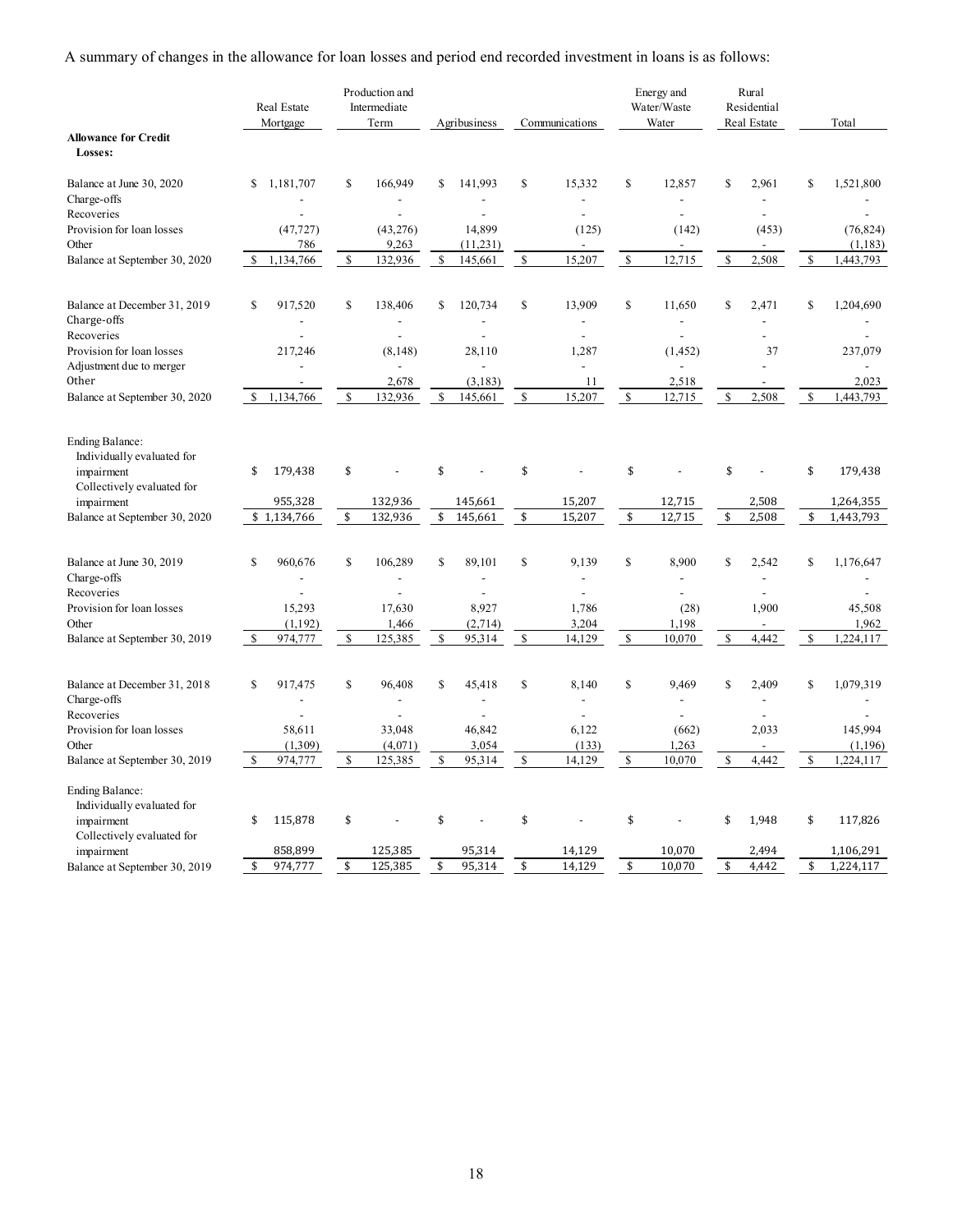|                             |                | Production and   |              |                   | Energy and       | Rural       |                 |
|-----------------------------|----------------|------------------|--------------|-------------------|------------------|-------------|-----------------|
|                             | Real Estate    | Intermediate     |              |                   | Water/Waste      | Residential |                 |
|                             | Mortgage       | Term             | Agribusiness | Communications    | Water            | Real Estate | Total           |
| <b>Recorded Investments</b> |                |                  |              |                   |                  |             |                 |
| in Loans Outstanding:       |                |                  |              |                   |                  |             |                 |
| Ending Balance at           |                |                  |              |                   |                  |             |                 |
| September 30, 2020          | \$988,400,255  | \$101,412,412    | \$52,380,239 | 20,990,012<br>\$. | 14,651,536<br>\$ | \$2,544,332 | \$1,180,378,787 |
| Individually evaluated for  |                |                  |              |                   |                  |             |                 |
| impairment                  | 4,394,173<br>S | S.<br>155,605    | \$           | S                 | S                | S           | 4,549,777       |
| Collectively evaluated for  |                |                  |              |                   |                  |             |                 |
| impairment                  | \$984,006,082  | \$101,256,808    | \$52,380,239 | 20,990,012<br>\$. | S.<br>14,651,536 | \$2,544,332 | \$1,175,829,010 |
| Ending Balance at           |                |                  |              |                   |                  |             |                 |
| December 31, 2019           | \$962,074,958  | 84,526,678<br>\$ | \$49,734,941 | 16,217,194<br>S   | 13,045,865<br>S  | \$2,437,449 | \$1,128,037,085 |
| Individually evaluated for  |                |                  |              |                   |                  |             |                 |
| impairment                  | 4,139,642<br>S | S.<br>240,444    | S            | S                 |                  |             | 4,380,086       |
| Collectively evaluated for  |                |                  |              |                   |                  |             |                 |
| impairment                  | \$957,935,316  | 84,286,234<br>S. | \$49,734,941 | 16,217,194        | \$<br>13,045,865 | \$2,437,449 | \$1,123,656,999 |

# NOTE 4-CAPITAL:

The association's board of directors has established a Capital Adequacy Plan (Plan) that includes the capital targets that are necessary to achieve the institution's capital adequacy goals as well as the minimum permanent capital standards. The Plan monitors projected dividends, equity retirements and other actions that may decrease the association's permanent capital. In addition to factors that must be considered in meeting the minimum standards, the board of directors also monitors the following factors: capability of management; quality of operating policies, procedures and internal controls; quality and quantity of earnings; asset quality and the adequacy of the allowance for losses to absorb potential loss within the loan and lease portfolios; sufficiency of liquid funds; needs of an institution's customer base; and any other risk-oriented activities, such as funding and interest rate risk, potential obligations under joint and several liability, contingent and off-balance-sheet liabilities or other conditions warranting additional capital. At least quarterly, management reviews the association's goals and objectives with the board.

### Regulatory Capitalization Requirements

| Risk-adjusted:             | <b>Minimums</b> | <b>Regulatory Conservation</b><br><b>Buffer</b> | Total        | As of<br>September 30, 2020 |
|----------------------------|-----------------|-------------------------------------------------|--------------|-----------------------------|
|                            |                 |                                                 |              |                             |
| Common equity tier 1 ratio | $4.50\%$        | $2.50\%$                                        | 7.00%        | 14.26%                      |
| Tier 1 capital ratio       | $6.00\%$        | $2.50\%$                                        | 8.50%        | 14.26%                      |
| Total capital ratio        | $8.00\%$        |                                                 | 2.50% 10.50% | 14.40%                      |
| Permanent capital ratio    | 7.00%           | $0.00\%$                                        | 7.00%        | 14.28%                      |
| Non-risk-adjusted:         |                 |                                                 |              |                             |
| Tier 1 leverage ratio      | 4.00%           | $1.00\%$                                        | $5.00\%$     | 13.84%                      |
| UREE leverage ratio        | 1.50%           | $0.00\%$                                        | 1.50%        | 10.38%                      |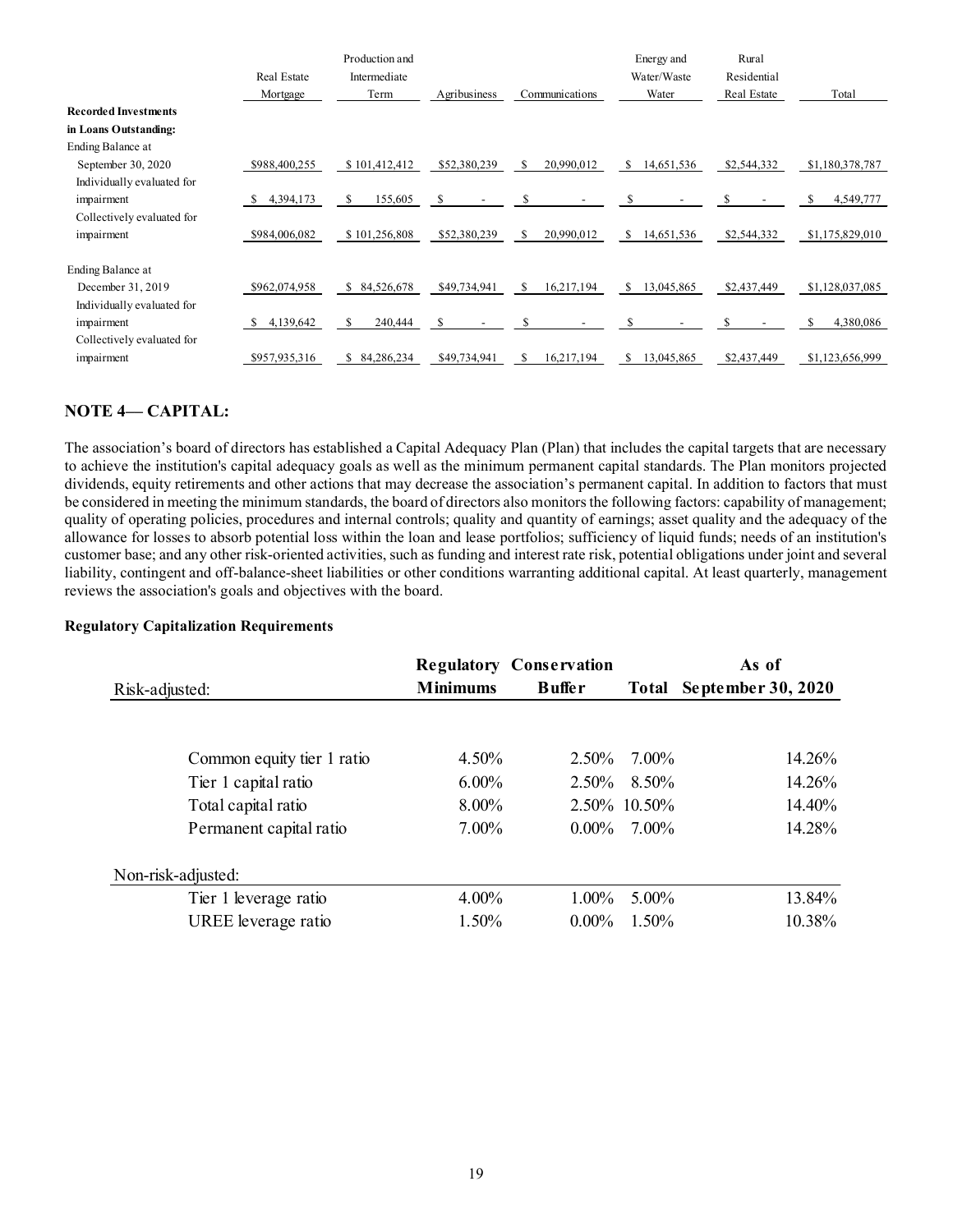|                                                                                        | Common        |               |               |               |
|----------------------------------------------------------------------------------------|---------------|---------------|---------------|---------------|
|                                                                                        | equity        | Tier 1        | Total capital | Permanent     |
| (dollars in thousands)                                                                 | tier 1 ratio  | capital ratio | ratio         | capital ratio |
| Numerator:                                                                             |               |               |               |               |
| Unallocated retained earnings                                                          | 86,994,091    | 86,994,091    | 86,994,091    | 86,994,091    |
| Paid-in capital                                                                        | 10,238,891    | 10,238,891    | 10,238,891    | 10,238,891    |
| Common Cooperative Equities:                                                           |               |               |               |               |
| Statutory minimum purchased borrower stock                                             | 4,712,910     | 4,712,910     | 4,712,910     | 4,712,910     |
| Other required member purchased stock held <5 years                                    |               |               |               |               |
| Other required member purchased stock held $\geq$ 5 years but $\leq$ 7 years           |               |               |               |               |
| Other required member purchased stock held >7 years                                    |               |               |               |               |
| Allocated equities:                                                                    |               |               |               |               |
| Allocated equities held <5 years                                                       |               |               |               |               |
| Allocated equities held $\geq$ years but < 7 years                                     |               |               |               |               |
| Allocated equities held >7                                                             | 52.921.450    | 52,921,450    | 52.921.450    | 52,921,450    |
| Nonqualified allocated equities not subject to retirement                              | 28,798,936    | 28,798,936    | 28,798,936    | 28,798,936    |
| Non-cumulative perpetual preferred stock                                               |               |               |               |               |
| Other preferred stock subject to certain limitations                                   |               |               |               |               |
| Subordinated debt subject to certain limitation                                        |               |               |               |               |
| Allowance for loan losses and reserve for credit losses subject to certain limitations |               |               | 1,591,984     |               |
| Regulatory Adjustments and Deductions:                                                 |               |               |               |               |
| Amount of allocated investments in other System institutions                           | (18,533,000)  | (18,533,000)  | (18,533,000)  | (18,533,000)  |
| Other regulatory required deductions                                                   |               |               |               |               |
|                                                                                        | 165, 133, 278 | 165, 133, 278 | 166,725,262   | 165, 133, 278 |
| Denominator:                                                                           |               |               |               |               |
| Risk-adjusted assets excluding allowance                                               | 1,176,404,235 | 1,176,404,235 | 1.176.404.235 | 1,176,404,235 |
| Regulatory Adjustments and Deductions:                                                 |               |               |               |               |
| Regulatory deductions included in total capital                                        | (18,533,000)  | (18,533,000)  | (18,533,000)  | (18,533,000)  |
| Allowance for loan losses                                                              |               |               |               | (1,520,933)   |
|                                                                                        | 1,157,871,235 | 1,157,871,235 | 1,157,871,235 | 1,156,350,302 |
|                                                                                        |               |               |               |               |

|                                                                                        | Tier 1         | <b>UREE</b>    |
|----------------------------------------------------------------------------------------|----------------|----------------|
| (dollars in thousands)                                                                 | leverage ratio | leverage ratio |
| Numerator:                                                                             |                |                |
| Unallocated retained earnings                                                          | 86,994,091     | 86,994,091     |
| Paid-in capital                                                                        | 10,238,891     | 10,238,891     |
| Common Cooperative Equities:                                                           |                |                |
| Statutory minimum purchased borrower stock                                             | 4,712,910      |                |
| Other required member purchased stock held <5 years                                    |                |                |
| Other required member purchased stock held $\geq$ 5 years but < 7 years                |                |                |
| Other required member purchased stock held >7 years                                    |                |                |
| Allocated equities:                                                                    |                |                |
| Allocated equities held <5 years                                                       |                |                |
| Allocated equities held $\geq$ 5 years but < 7 years                                   |                |                |
| Allocated equities held $\geq$ 7                                                       | 52,921,450     |                |
| Nonqualified allocated equities not subject to retirement                              | 28,798,936     | 28,798,936     |
| Non-cumulative perpetual preferred stock                                               |                |                |
| Other preferred stock subject to certain limitations                                   |                |                |
| Subordinated debt subject to certain limitation                                        |                |                |
| Allowance for loan losses and reserve for credit losses subject to certain limitations |                |                |
| Regulatory Adjustments and Deductions:                                                 |                |                |
| Amount of allocated investments in other System institutions                           | (18,533,000)   | (2,148,365)    |
| Other regulatory required deductions                                                   |                |                |
|                                                                                        | 165, 133, 278  | 123,883,553    |
| Denominator:                                                                           |                |                |
| <b>Total Assets</b>                                                                    | 1,215,444,065  | 1,215,444,065  |
| Regulatory Adjustments and Deductions:                                                 |                |                |
| Regulatory deductions included in tier 1 capital                                       | (22.478.968)   | (22.478.968)   |
|                                                                                        | 1,192,965,097  | 1,192,965,097  |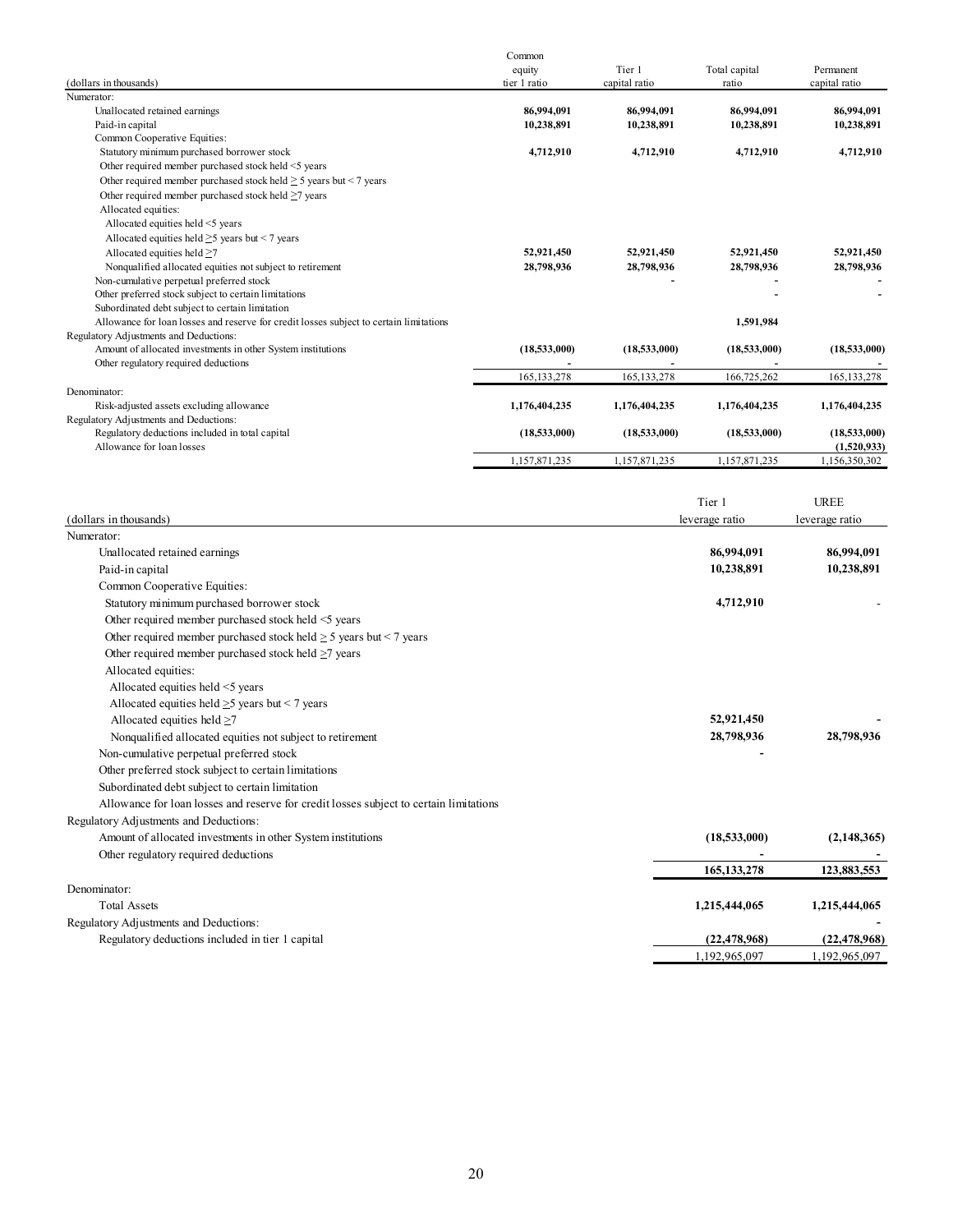The association's accumulated other comprehensive income (loss) relates entirely to its nonpension other postretirement benefits. Amortization of prior service (credits) cost and of actuarial (gain) loss are reflected in "Salaries and employee benefits" in the Consolidated Statements of Comprehensive Income. The following table summarizes the change in accumulated other comprehensive income (loss) for the nine months ended September 30:

|                                                               | 2020             | 2019         |
|---------------------------------------------------------------|------------------|--------------|
| Accumulated other comprehensive income (loss) at January 1    | \$(313,770)      | \$(108,017)  |
| Amortization of actuarial (gain) loss included                |                  |              |
| in salaries and employee benefits                             | (7,110)          | (10, 125)    |
| Other comprehensive income (loss), net of tax                 | (7,110)          | (10, 125)    |
| Accumulated other comprehensive income (loss) at September 30 | $$$ $(320, 880)$ | \$(118, 142) |

# NOTE 5 — INCOME TAXES:

Southern AgCredit, ACA conducts its business activities through two wholly-owned subsidiaries. Long-term mortgage lending activities are conducted through a wholly-owned FLCA subsidiary which is exempt from federal and state income tax. Short- and intermediate-term lending activities are conducted through a wholly-owned PCA subsidiary. The PCA subsidiary and the ACA holding company are subject to income tax. Southern AgCredit, ACA operates as a cooperative that qualifies for tax treatment under Subchapter T of the Internal Revenue Code. Accordingly, under specified conditions, Southern AgCredit, ACA can exclude from taxable income amounts distributed as qualified patronage dividends in the form of cash, stock or allocated retained earnings. Provisions for income taxes are made only on those taxable earnings that will not be distributed as qualified patronage dividends. Deferred taxes are recorded at the tax effect of all temporary differences based on the assumption that such temporary differences are retained by the institution and will therefore impact future tax payments. A valuation allowance is provided against deferred tax assets to the extent that it is more likely than not (more than 50 percent probability), based on management's estimate, that they will not be realized. For the nine months ended September 30, 2020 and 2019, the net accrued tax liability/benefit was \$0.

# NOTE 6 — FAIR VALUE MEASUREMENTS:

FASB guidance defines fair value as the exchange price that would be received for an asset or paid to transfer a liability in the principal or most advantageous market for the asset or liability. See Note 14 to the 2019 Annual Report to Stockholders for a more complete description.

Assets and liabilities measured at fair value on a recurring basis are summarized below:

| September 30, 2020                         | <b>Fair Value Measurement Using</b> | <b>Total Fair</b>            |            |              |  |
|--------------------------------------------|-------------------------------------|------------------------------|------------|--------------|--|
|                                            | <b>Level 1</b>                      | <b>Level 2</b>               | Level 3    | Value        |  |
| Assets held in nonqualified benefit trusts | \$261,121                           | \$<br>$\blacksquare$         | ۰          | 261,121<br>S |  |
|                                            |                                     |                              |            |              |  |
| December 31, 2019                          |                                     | Fair Value Measurement Using | Total Fair |              |  |
|                                            | Level 1                             | Level 2                      | Level 3    | Value        |  |
| Assets held in nonqualified benefit trusts | \$262,244                           | \$.                          | S          | 262,244      |  |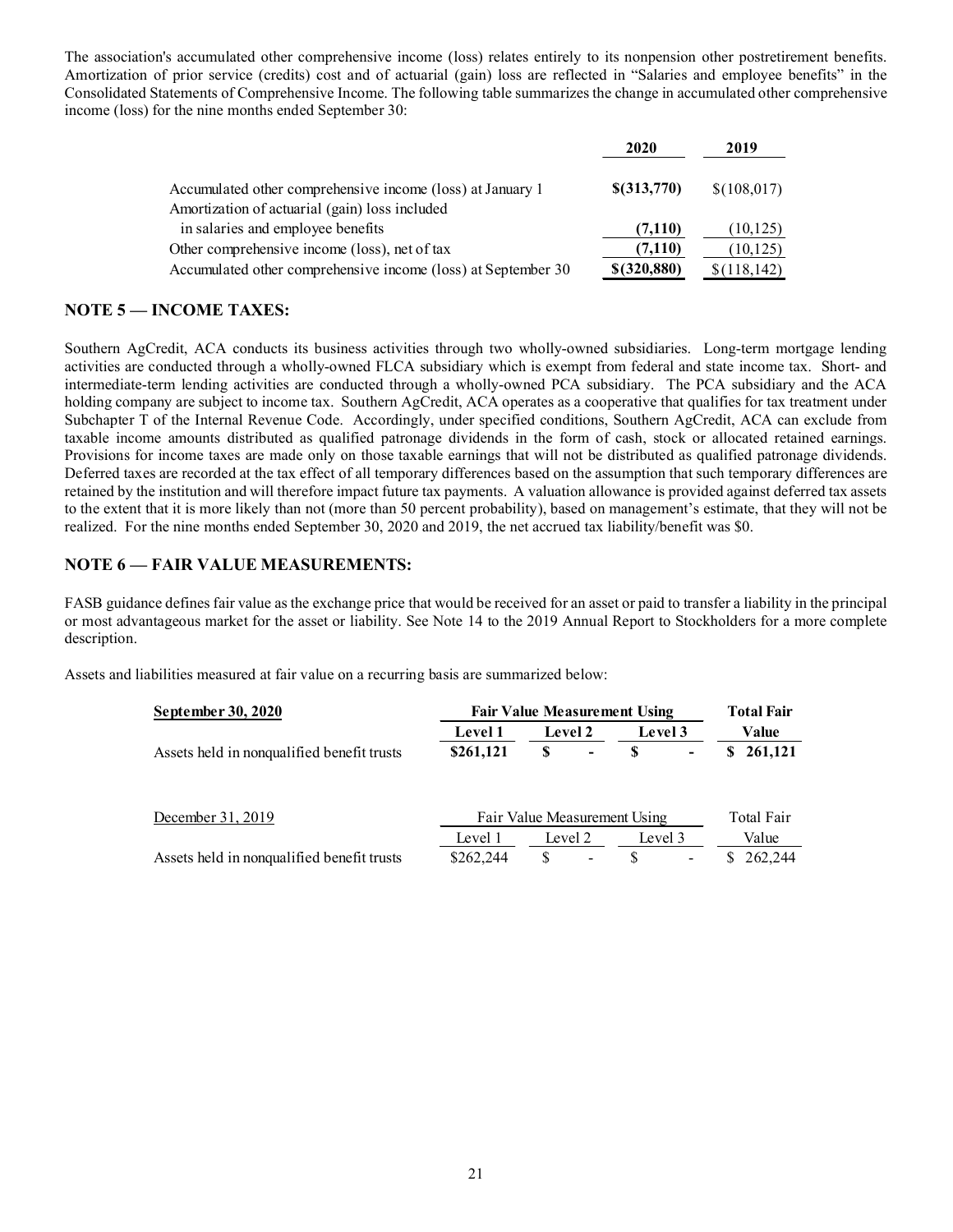Assets and liabilities measured at fair value on a nonrecurring basis for each of the fair value hierarchy values are summarized below:

| September 30, 2020   |    | <b>Fair Value Measurement Using</b> |   |                          |               |               |
|----------------------|----|-------------------------------------|---|--------------------------|---------------|---------------|
|                      |    | <b>Level 1</b>                      |   | <b>Level 2</b>           | Level 3       | Value         |
| Assets:              |    |                                     |   |                          |               |               |
| $Loans*$             | S  | $\overline{\phantom{a}}$            | S | -                        | \$1,574,895   | \$1,574,895   |
| Other property owned |    |                                     |   | -                        | 3,891,932     | 3,891,932     |
| December 31, 2019    |    | Fair Value Measurement Using        |   |                          |               |               |
|                      |    | Level 1<br>Level 2                  |   | Level 3                  | Value         |               |
| Assets:              |    |                                     |   |                          |               |               |
| $Loans*$             | \$ |                                     | S | $\overline{\phantom{a}}$ | 827,613<br>S. | 827,613<br>S. |
| Other property owned |    |                                     |   |                          | 4,380,890     | 4,380,890     |

\*Represents the fair value of certain loans that were evaluated for impairment under the authoritative guidance "Accounting by Creditors for Impairment of a Loan." The fair value was based upon the underlying collateral since these were collateral-dependent loans for which real estate is the collateral.

With regard to nonrecurring measurements for impaired loans and other property owned, it is not practicable to provide specific information on inputs, as each collateral property is unique. System institutions utilize appraisals to value these loans and other property owned and take into account unobservable inputs, such as income and expense, comparable sales, replacement cost and comparability adjustments.

### Valuation Techniques

As more fully discussed in Note 14 to the 2019 Annual Report to Stockholders, authoritative guidance establishes a fair value hierarchy, which requires an entity to maximize the use of observable inputs and minimize the use of unobservable inputs when measuring fair value. The following represent a brief summary of the valuation techniques used for the association's assets and liabilities. For a more complete description, see Notes to the 2019 Annual Report to Stockholders

#### Loans Evaluated for Impairment

For certain loans evaluated for impairment under FASB impairment guidance, the fair value is based upon the underlying collateral since the loans are collateral-dependent loans for which real estate is the collateral. The fair value measurement process uses independent appraisals and other market-based information, but in many cases it also requires significant input based on management's knowledge of and judgment about current market conditions, specific issues relating to the collateral and other matters. As a result, a majority of these loans have fair value measurements that fall within Level 3 of the fair value hierarchy. When the value of the real estate, less estimated costs to sell, is less than the principal balance of the loan, a specific reserve is established. The fair value of these loans would fall under Level 2 of the hierarchy if the process uses independent appraisals and other market-based information.

#### Other Property Owned

Other property owned is generally classified as Level 3 of the fair value hierarchy. The process for measuring the fair value of the other property owned involves the use of independent appraisals and other market-based information. Costs to sell represent transaction costs and are not included as a component of the asset's fair value. As a result, these fair value measurements fall within Level 3 of the hierarchy.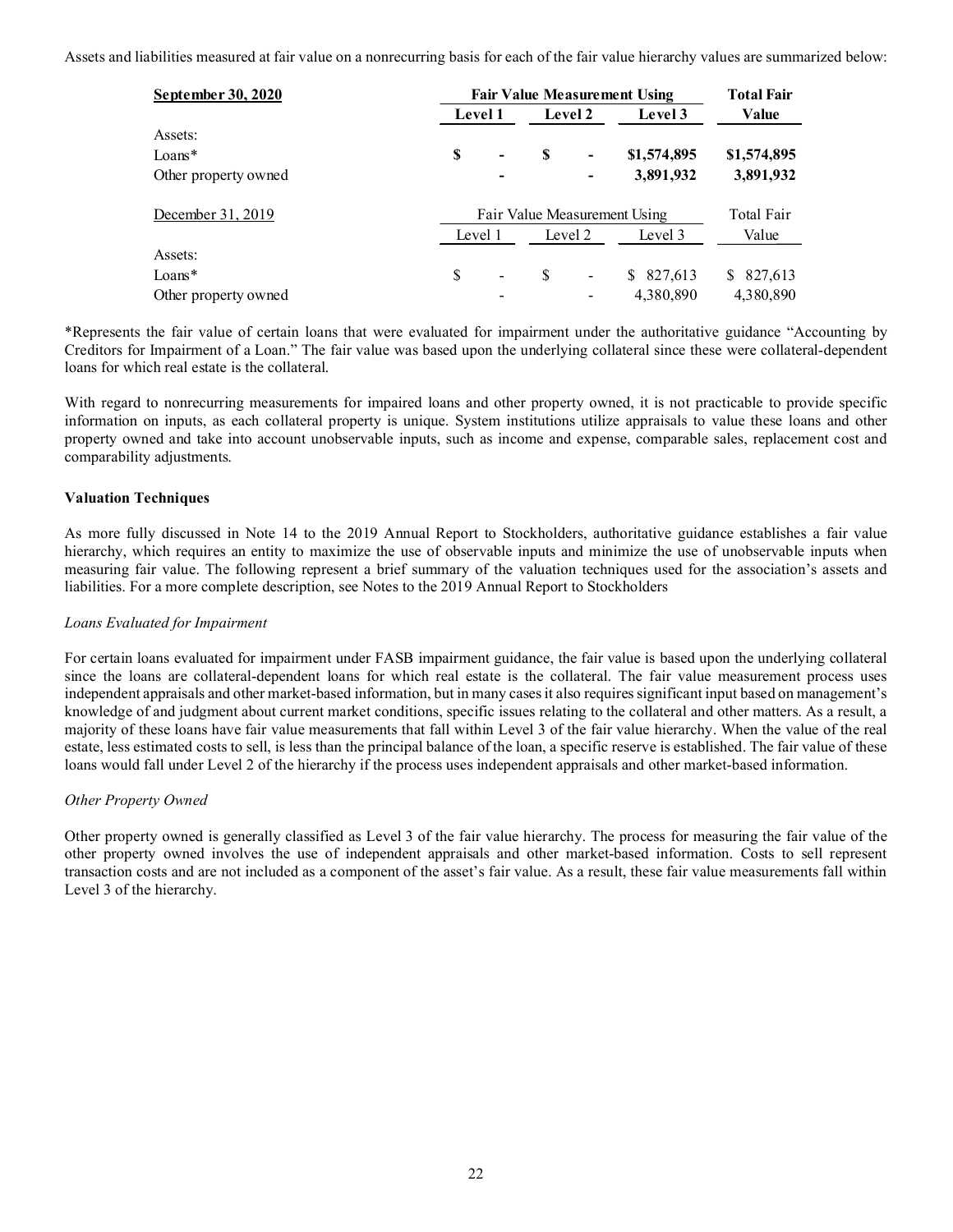# NOTE 7 — EMPLOYEE BENEFIT PLANS:

The following table summarizes the components of net periodic benefit costs of nonpension other postretirement employee benefits for the three and nine months ended September 30:

Other Benefits

Three months ended September 30 :

|                                               | 2020           |           | 2019          |           |  |
|-----------------------------------------------|----------------|-----------|---------------|-----------|--|
| Service cost                                  | S              | 10,520    | S             | 8,317     |  |
| Interest cost                                 |                | 30,845    |               | 39,466    |  |
| Amortization of prior service (credits) costs |                | (3,375)   |               | (3,375)   |  |
| Amortization of net actuarial (gain) loss     |                | 1,003     |               |           |  |
| Net periodic benefit cost                     | S              | 38,993    | S             | 44,408    |  |
| Nine months ended September 30 :              |                |           |               |           |  |
|                                               | Other Benefits |           |               |           |  |
|                                               | 2020           |           | 2019          |           |  |
| Service cost                                  | S              | 31,559    | S             | 32,010    |  |
| Interest cost                                 |                | 92,535    |               | 112,270   |  |
| Amortization of prior service (credits) costs |                | (10, 125) |               | (11, 349) |  |
| Amortization of net actuarial (gain) loss     |                | 3,009     |               |           |  |
| Net periodic benefit cost                     | S              | 116,978   | <sup>\$</sup> | 132,931   |  |

The association's liability for the unfunded accumulated obligation for these benefits at September 30, 2020, was \$3,669,916 and is included in other liabilities on the balance sheet.

The components of net periodic benefit cost other than the service cost component are included in the line item "other components of net periodic postretirement benefit cost" in the income statement.

The structure of the district's defined benefit pension plan is characterized as multiemployer since the assets, liabilities and cost of the plan are not segregated or separately accounted for by participating employers (bank and associations). The association recognizes its amortized annual contributions to the plan as an expense. The association previously disclosed in its financial statements for the year ended December 31, 2019, that it expected to contribute \$66,761 to the district's defined benefit pension plan in 2020. As of September 30, 2020, \$50,071 of contributions have been made. The association presently anticipates contributing an additional \$16,690 to fund the defined benefit pension plan in 2020 for a total of \$66,761.

## NOTE 8 — COMMITMENTS AND CONTINGENT LIABILITIES:

The association is involved in various legal proceedings in the normal course of business. In the opinion of legal counsel and management, there are no legal proceedings at this time that are likely to materially affect the association.

The association may participate in financial instruments with off-balance-sheet risk to satisfy the financing needs of its borrowers in the form of commitments to extend credit and commercial letters of credit. These financial instruments involve, to varying degrees, elements of credit risk in excess of the amount recognized in the financial statements. Commitments to extend credit are agreements to lend to a borrower as long as there is not a violation of any condition established in the contract. Commercial letters of credit are agreements to pay a beneficiary under conditions specified in the letter of credit. Commitments and letters of credit generally have fixed expiration dates or other termination clauses and may require payment of a fee. At September 30, 2020, \$90,383,398 of commitments and \$344,869 of commercial letters of credit were outstanding.

Since many of these commitments are expected to expire without being drawn upon, the total commitments do not necessarily represent future cash requirements. However, these credit-related financial instruments have off-balance-sheet credit risk because their amounts are not reflected on the balance sheet until funded or drawn upon. Therefore, the association has recognized an estimated risk loss liability, included on the balance sheet with other liabilities, determined on the same basis as the allowance for loan loss is determined. The credit risk associated with issuing commitments and letters of credit is substantially the same as that involved in extending loans to borrowers, and management applies the same credit policies to these commitments. Upon fully funding a commitment, the credit risk amounts are equal to the contract amounts, assuming that borrowers fail completely to meet their obligations and the collateral or other security is of no value. The amount of collateral obtained, if deemed necessary upon extension of credit, is based on management's credit evaluation of the borrower.